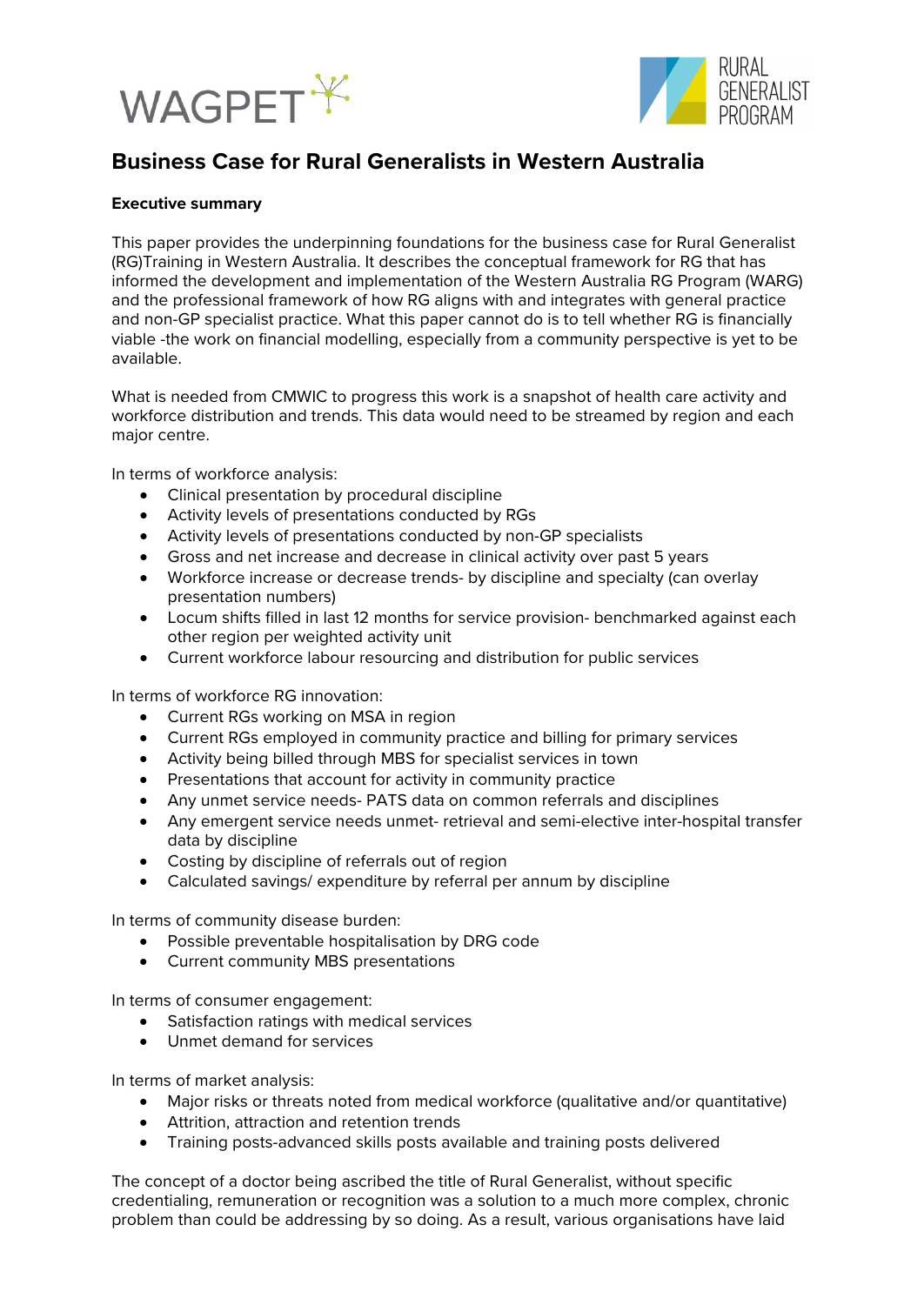claim to the awarding of the title and to the training of doctors choosing to undertake a variety of clinical jobs all with the nominal title of Rural Generalist. We have seen the effects of multiple organisations all working in the same space but with competing organisational needs and priorities. Much of the work to date in WA has been to ensure effective communication channels so that agencies can work together towards a common goal, of building a vibrant sustainable rural GP and RG workforce. This means having a shared set of values and common purpose, challenging work when there are disparate funding sources and competing organisational agendas.

### **The conceptual foundations for WA Rural Generalist training**

RG exists to serve the needs of rural and remote communities across WA. The foundations below form the solid basis for the RG conceptual framework $^1$  $^1$ .

| Safe quality care through safe<br>quality training              | RG training aligned with health care delivery that is relevant and responsive to patient need                    |
|-----------------------------------------------------------------|------------------------------------------------------------------------------------------------------------------|
|                                                                 |                                                                                                                  |
|                                                                 |                                                                                                                  |
| Workforce distribution by<br>location and vocation              | Scope of practice matched to community healthcare plan informed by patients' health needs                        |
|                                                                 |                                                                                                                  |
|                                                                 |                                                                                                                  |
| Community and Training facility<br>partnerships with reciprocal | Governance recognises the central role that patients and communities play in RG training                         |
| respect                                                         |                                                                                                                  |
|                                                                 |                                                                                                                  |
| Value based resource allocation                                 | Targeted resourcing made available based on community need, patient health outcomes and<br>scope of practice     |
|                                                                 |                                                                                                                  |
|                                                                 |                                                                                                                  |
| Data driven timely interventions                                | Communities actively involved in delivery of RG training and workforce planning at a local and<br>national level |
|                                                                 |                                                                                                                  |

## **The case for Rural Generalism in Western Australia**

Well-functioning health systems are dependent on a foundation of high performing primary care<sup>[2](#page-1-1)</sup>. The growth of non-GP specialists (4.5% per year) continues to outpace the growth of GPs (3.5% per year) despite worldwide evidence that health care systems with a strong primary health care system function optimally<sup>[3](#page-1-2)</sup>. It has been suggested that a system in which at least half of its specialists are primary care doctors provides better health outcomes at lower cost<sup>[4](#page-1-3)</sup>.

Subspecialisation leads to fragmentation of care and this will lead to greater problems in the health system, particularly as our population ages. An older population means more patients with long term conditions and multiple pathologies. Any new condition in an older person is likely to be associated with an already existent one. Chronic illness means continuity of care is essential.

<u>.</u>

<sup>&</sup>lt;sup>1</sup> From WAGPET Business Strategy. Available at: [http://www.wagpet.com.au](http://www.wagpet.com.au/)

<span id="page-1-1"></span><span id="page-1-0"></span><sup>&</sup>lt;sup>2</sup> Key Components of a well-functioning health system. WHO. Accessed at

[https://www.who.int/healthsystems/EN\\_HSSkeycomponents.pdf?ua=1](https://www.who.int/healthsystems/EN_HSSkeycomponents.pdf?ua=1)

<span id="page-1-2"></span><sup>&</sup>lt;sup>3</sup> ANZ-Melbourne Institute Health Sector Report. Accessed at: [https://melbourneinstitute.unimelb.edu.au/\\_\\_data/assets/pdf\\_file/0011/3809963/ANZ-Health-Sector-Report-2021.pdf](https://melbourneinstitute.unimelb.edu.au/__data/assets/pdf_file/0011/3809963/ANZ-Health-Sector-Report-2021.pdf)

<span id="page-1-3"></span> $4$  WONCA Rural Medical Education Guidebook, Chapter 1.2.6 Health Outcomes and the balance of primary care physicians vs

specialists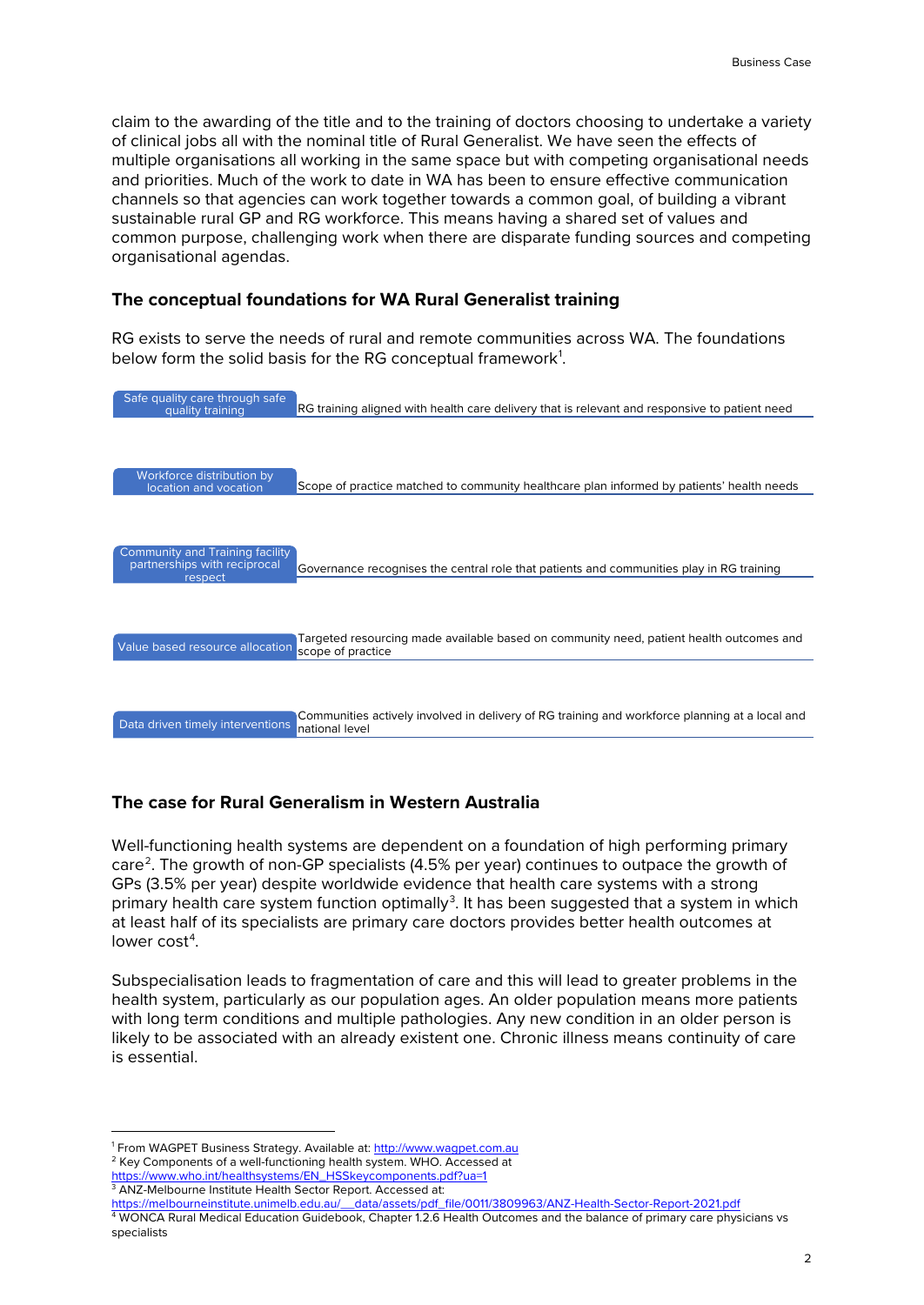Generalists are more likely to consider the full range of differential diagnoses. Our health system needs general practitioners capable of managing the breadth of illnesses that present in the community and competently deploying the specialist skills and resources needing to manage the acutely ill patients requiring secondary care.



In order for general practice to work optimally it requires effective integration between primary and secondary care. Without such interconnection, the system will work less efficiently and effectively. Tension within the system creates a new equilibrium but with unintended and unforeseen consequences. The new equilibrium may look unchanged on the surface but over time balance is eroded and the tensions become entrenched and an unhealthy and less stable balance results.

Over several decades, blunt government policy drivers designed in part to manage the health care budget by reducing GP over-servicing in some urban centres unintentionally led to rural and remote health care needs being significantly and chronically underserved. We now have maps drawn up linking the student or doctor, training activities and organisations involved and multiple rural programs. On the ground many of these programs appear to be delivered synergistically but the multiplicity and expectation violations threaten most, diminishing their overall effectiveness.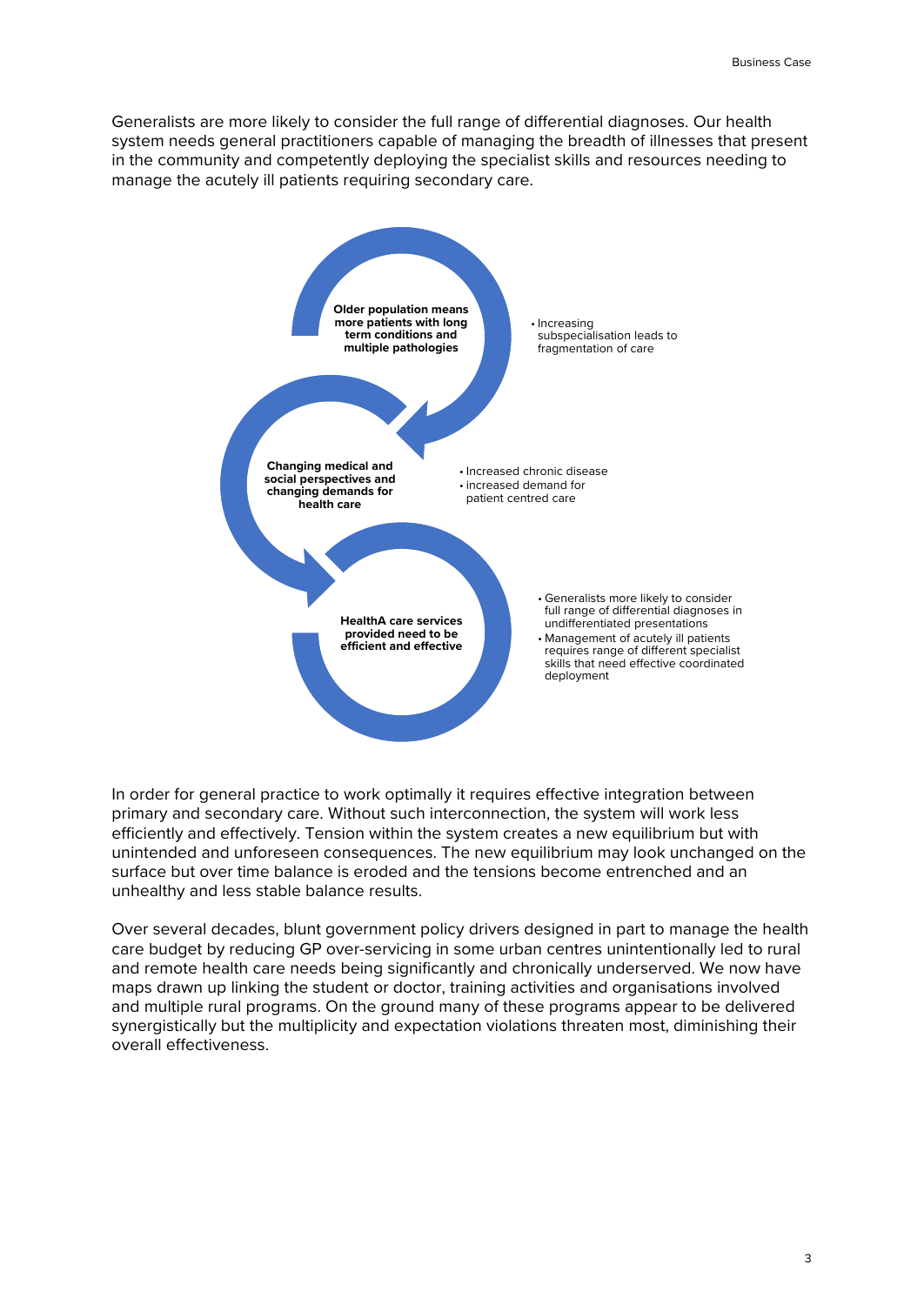

### **The case for change in Western Australia**

WA has the lowest regional and remote GPFTE per 100,000 population of 91.1 compared to the national number of 101.1<sup>[5](#page-3-0)</sup>.

|                                                          | 2019       | 2018       | 2017       | 2016       | 2015       | 2014       | Growth/change<br>(last 2 periods) | Growth (CAGR)/<br>change all periods |
|----------------------------------------------------------|------------|------------|------------|------------|------------|------------|-----------------------------------|--------------------------------------|
| Number of GPs (primary state)                            | 3.881      | 3,840      | 3.741      | 3,604      | 3.392      | 3,256      | 1.1%                              | 3.6%                                 |
| VR                                                       | 3,110      | 2.995      | 2,846      | 2,700      | 2,531      | 2,433      | 3.8%                              | 5.0%                                 |
| Non VR                                                   | 366        | 467        | 571        | 606        | 555        | 548        | $-21.6%$                          | $-7.8%$                              |
| <b>GP Trainee</b>                                        | 405        | 378        | 324        | 298        | 306        | 275        | 7.1%                              | 8.0%                                 |
| Number of GPs (multi state)                              | 4.170      | 4,090      | 3.996      | 3.826      | 3,626      | 3,483      | 2.0%                              | 3.7%                                 |
| Number of GPs (primary state) per 100,000 population     | 148.0      | 147.9      | 145.0      | 141.0      | 133.5      | 129.3      | 0.1                               | 18.7                                 |
| Number of GPs (multi state) per 100,000 population       | 159.1      | 157.6      | 154.9      | 149.7      | 142.7      | 138.3      | 1.5                               | 20.7                                 |
| <b>GP Full Time Equivalent (GPFTE)</b>                   | 2,839.1    | 2,698.1    | 2,578.2    | 2,457.5    | 2,276.7    | 2,155.9    | 5.2%                              | 5.7%                                 |
| VR                                                       | 2,394.0    | 2,224.6    | 2,105.5    | 1,986.3    | 1,838.4    | 1,767.3    | 7.6%                              | 6.3%                                 |
| Non VR                                                   | 236.6      | 290.0      | 314.7      | 331.5      | 302.8      | 273.5      | $-18.4%$                          | $-2.9%$                              |
| <b>GP Trainee</b>                                        | 208.5      | 183.5      | 158.0      | 139.7      | 135.5      | 115.1      | 13.6%                             | 12.6%                                |
| GPFTE per 100,000 population                             | 108.3      | 103.9      | 99.9       | 96.2       | 89.6       | 85.6       | 4.4                               | 22.7                                 |
| <b>Regional &amp; remote GPFTE</b>                       | 514.5      | 505.0      | 491.0      | 468.0      | 447.0      | 429.0      | 1.9%                              | 3.7%                                 |
| Regional & remote GPFTE per 100,000 population           | 91.1       | 89.5       | 86.8       | 82.9       | 78.6       | 75.3       | 1.6                               | 15.9                                 |
| Female GPs (% primary state)                             | 46.8%      | 45.6%      | 44.8%      | 43.8%      | 43.7%      | 43.0%      | 1.2%                              | 3.8%                                 |
| Female GPFTE (%)                                         | 38.5%      | 37.9%      | 36.8%      | 35.8%      | 35.0%      | 33.7%      | 0.6%                              | 4.9%                                 |
| <b>Number of Services by GPs</b>                         | 16,005,372 | 15,462,832 | 14,689.136 | 14.057.667 | 13.174.674 | 12,491,045 | 3.5%                              | 5.1%                                 |
| Number of Services by GPs per population                 | 6.1        | 6.0        | 5.7        | 5.5        | 5.2        | 5.0        | 0.1                               | 1.1                                  |
| Number of Services by GPs to patients aged 65 years +    | 4,455,617  | 4,257,632  | 3,998,444  | 3,776,221  | 3,513,022  | 3,327,493  | 4.7%                              | 6.0%                                 |
| Number of Services by GPs per population aged 65 years + | 11.5       | 11.4       | 11.1       | 10.9       | 10.5       | 10.3       | 0.1                               | 1.2                                  |
| Population ('000)                                        | 2,621.5    | 2,595.9    | 2,580.4    | 2,556.0    | 2,540.7    | 2,517.6    | 1.0%                              | 0.8%                                 |
| Population aged 65 years + ('000)                        | 388.7      | 374.3      | 359.9      | 346.5      | 334.4      | 323.0      | 3.9%                              | 3.8%                                 |
| Population in regional & remote ('000)                   | 564.5      | 564.2      | 565.5      | 564.4      | 568.7      | 570.0      | 0.1%                              | $-0.2%$                              |

WAGPET GP registrars have had a positive impact on the rural GP workforce in WA, with 26 GPs (22.6% of arrivals) joined the permanent rural general practice workforce from the WAGPET GP training program, in 2019<sup>[6](#page-3-1)</sup>.

<u>.</u>

**WA** 

<span id="page-3-0"></span><sup>&</sup>lt;sup>5</sup> General Practice (GP) Workforce providing Primary Care services, Australia, State and Territory - Statistics by calendar year. Accessed at:<https://hwd.health.gov.au/resources/data/gp-primarycare.html>

<span id="page-3-1"></span> $^6$  There were 20 registrars staying on in rural WA when Fellowed or 10.4% of arrivals in 2017, 26 or 20.0% in 2018 and 26 or 22.6% in 2019. Rural Health West Annual Workforce Update, November 2019. Accessed at:

[https://ruralhealthwest01.blob.core.windows.net/www-production/docs/default-source/marketing/publications/annual-workforce](https://ruralhealthwest01.blob.core.windows.net/www-production/docs/default-source/marketing/publications/annual-workforce-update-november-30-2019-final_21072020_complete_lr.pdf?sfvrsn=2)[update-november-30-2019-final\\_21072020\\_complete\\_lr.pdf?sfvrsn=2](https://ruralhealthwest01.blob.core.windows.net/www-production/docs/default-source/marketing/publications/annual-workforce-update-november-30-2019-final_21072020_complete_lr.pdf?sfvrsn=2)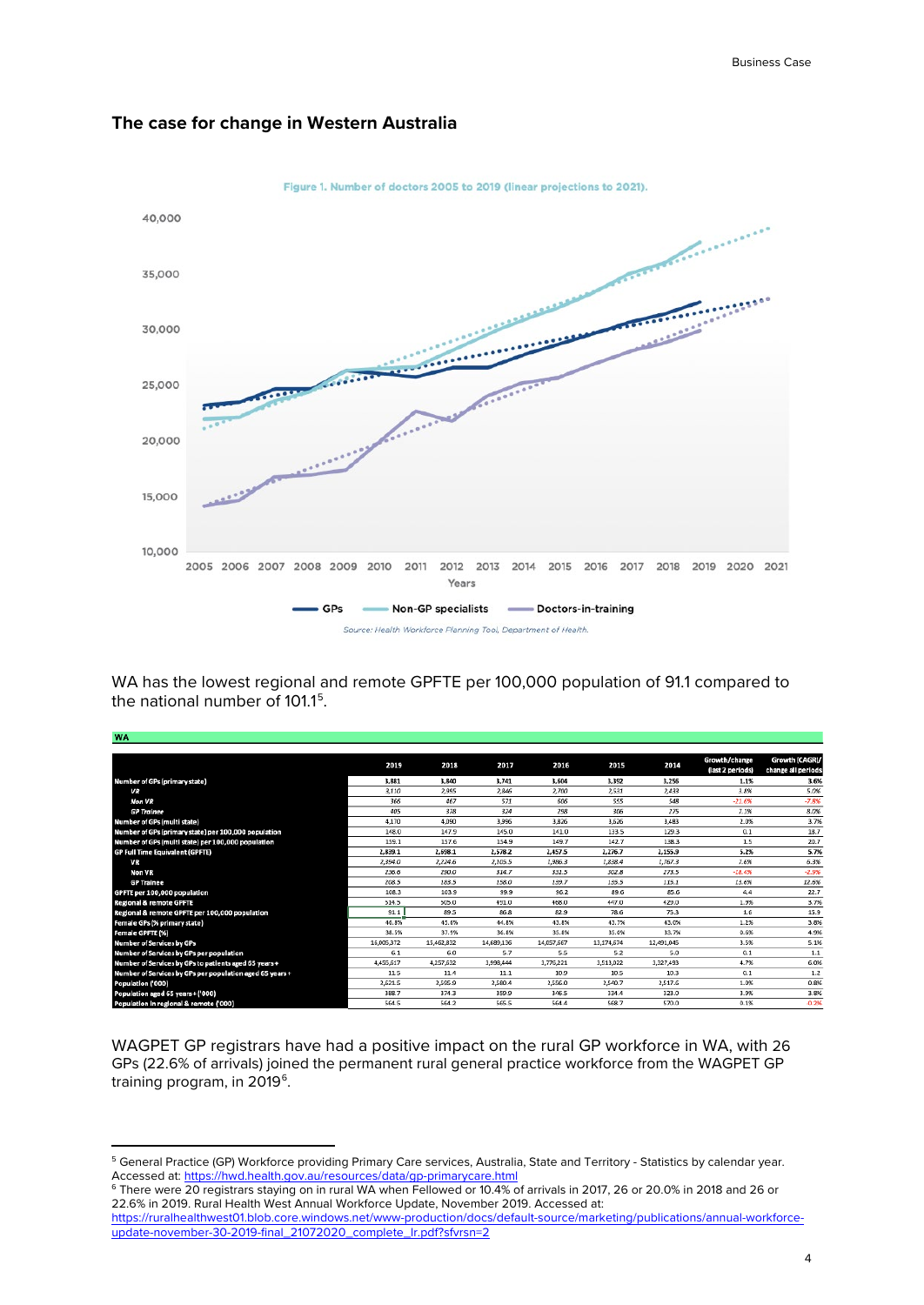#### Table 1 Rural GP numbers by primary model of service provision 2018 v 2019

| Primary model of service provision     | 2018 | 2019 | <b>Difference</b> |         |
|----------------------------------------|------|------|-------------------|---------|
| Resident GP                            | 486  | 486  | 0                 | $0.0\%$ |
| Fly-in/fly-out and drive-in/drive-out* | 133  | 135  | 2                 | 1.5%    |
| Member of a primary health care team** | 46   | 46   | 0                 | $0.0\%$ |
| Hospital-based GP (DMO/SMO)            | 59   | 62   | 3                 | 5.1%    |
| GP registrar                           | 112  | 115  | 3                 | 2.7%    |
| Other                                  | 2    | 3    |                   | 50.0%   |
| Total                                  | 838  | 847  | 9                 | 1.1%    |

Includes fly-in/fly-out and drive-in/drive-out GPs working for RFDS Western Operations, WACHS (DMOs and SMOs), ACCHSs and private GPs  $\star\star$ 

Primarily ACCHSs

Excluding WAGPET GP registrars, the turnover in the permanent rural general practice between 2018 and 2019 was 14.8%, a 1% growth from 2018 (7 GPs) and 108 rural GPs departed the rural general practice workforce (8 more than 2018).

Policy changes have unintended as well as intended consequences. In 2018, towns in the Peel region were re-classified, including outer-metropolitan locations of Alkimos, Bullsbrook, Gidgegannup, Pinjarra, Serpentine and Yanchep (previously classified as MM2 locations and then re-classified as MM1 in 2019).

|                       |                                       |                                   | <b>Movements OUT of</b>                          | rural WA            |                                 |                                               | <b>Movements INTO</b><br>rural WA                    |                     |                                       |                                |
|-----------------------|---------------------------------------|-----------------------------------|--------------------------------------------------|---------------------|---------------------------------|-----------------------------------------------|------------------------------------------------------|---------------------|---------------------------------------|--------------------------------|
| <b>Region</b>         | N per<br>region<br><b>Nov</b><br>2018 | Left<br><b>rural</b><br><b>WA</b> | <b>Moved</b><br>to<br>another<br>rural<br>region | <b>Total</b><br>out | %<br>departed<br>from<br>region | <b>Arrived</b><br>from<br>outside<br>rural WA | <b>Arrived</b><br>from<br>another<br>rural<br>region | <b>Total</b><br>in. | N per<br>region<br><b>Nov</b><br>2019 | %<br>arrived<br>into<br>region |
| Goldfields            | 69                                    | 12                                | 1                                                | 13                  | 18.8                            | 9                                             | 0                                                    | 9                   | 65                                    | 13.8                           |
| <b>Great Southern</b> | 86                                    | $\overline{7}$                    | 0                                                | 7                   | 8.1                             | 11                                            | 1                                                    | 12                  | 91                                    | 13.2                           |
| Kimberley             | 87                                    | 21                                | 4                                                | 25                  | 28.7                            | 16                                            | 4                                                    | 20                  | 82                                    | 24.4                           |
| Midwest               | 84                                    | 20                                | 2                                                | 22                  | 26.2                            | 10                                            | 1                                                    | 11                  | 73                                    | 15.1                           |
| Outer<br>Metropolitan | 35                                    | $\overline{7}$                    | 1                                                | 8                   | 22.9                            | 19                                            | 1                                                    | 20                  | 47                                    | 42.6                           |
| Pilbara               | 62                                    | 12                                | 2                                                | 14                  | 22.6                            | 9                                             | 1                                                    | 10                  | 58                                    | 17.2                           |
| South West            | 220                                   | 19                                | 0                                                | 19                  | 8.6                             | 33                                            | $\overline{2}$                                       | 35                  | 236                                   | 14.8                           |
| Wheatbelt             | 71                                    | 9                                 | 2                                                | 11                  | 15.5                            | 7                                             | 3                                                    | 10                  | 70                                    | 14.3                           |
| Other*                | 18                                    | 1                                 | 1                                                | 2                   | 11.1                            | 1                                             | 0                                                    | 1                   | 17                                    | 5.9                            |
| Overall               | 732                                   | 108                               | 13                                               | 121                 |                                 | 115                                           | 13                                                   | 128                 | 739                                   |                                |

#### Table 7 Changes in the permanent rural general practice workforce by region 2018 v 2019

\* RFDS Western Operations in Jandakot and Indian Ocean Territories

The most common destination for GPs leaving rural WA remained Perth, consistent with previous years. Between November 2018 and November 2019, 108 GPs (14.8%) left rural WA and 13 GPs (1.8%) moved from one rural region to another, totalling 121 GP (16.5%) departures from regions.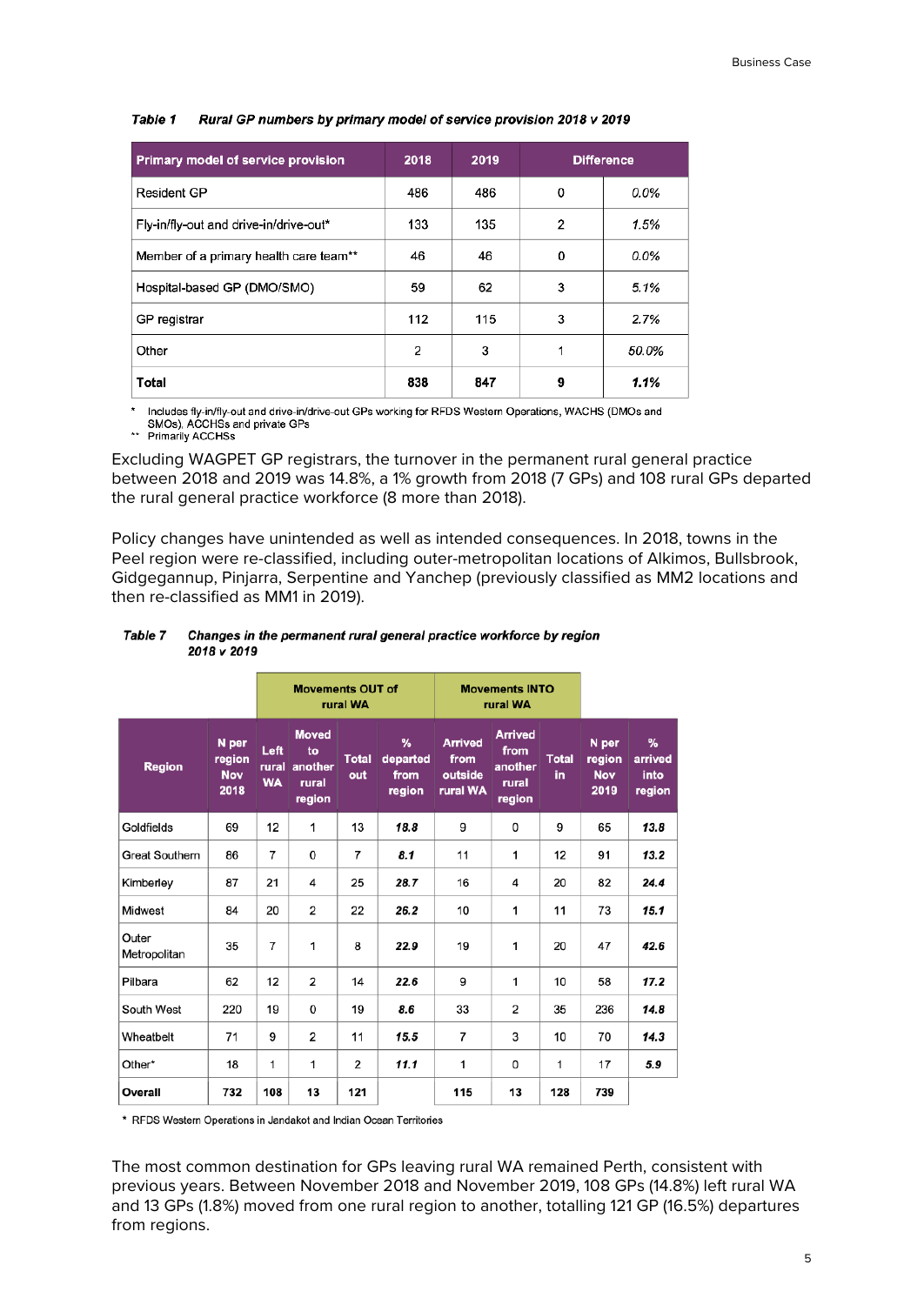The majority of GP movement inwards was to the South West region, which gained 35 GPs (14.8%). The highest proportional inwards movement was into the Outer Metropolitan region, receiving 20 GPs, with 42.6% of their workforce in 2019 being new arrivals.

There were 193 rural GP proceduralists as at 30 November 2019, 5 more than in 2018.

Encouragingly the GP proceduralist proportion of the overall workforce rose by 0.5% in 2018 to 22.4%.



Figure 13 Number and proportion of rural GP proceduralists 2008 to 2018

Year

Western Australia has among the lowest specialist to population ratios in Australia, with inequitable distribution between metropolitan and rural areas. Medical workforce shortages and lack of access to specialist care tend to increase with geographical remoteness, impacting on the health and wellbeing of people in rural and remote areas<sup>[7](#page-5-0)</sup>.

Imbalance across medical specialties can have a direct cost to the health system with supplier induced demand. The costs of health care are increased for rural and remote communities, particularly in consideration of the costs of ambulance travel and loss of income due to length of stay in hospital.

<span id="page-5-0"></span>**<sup>.</sup>** <sup>7</sup> Medical Workforce Report WA 2015-16.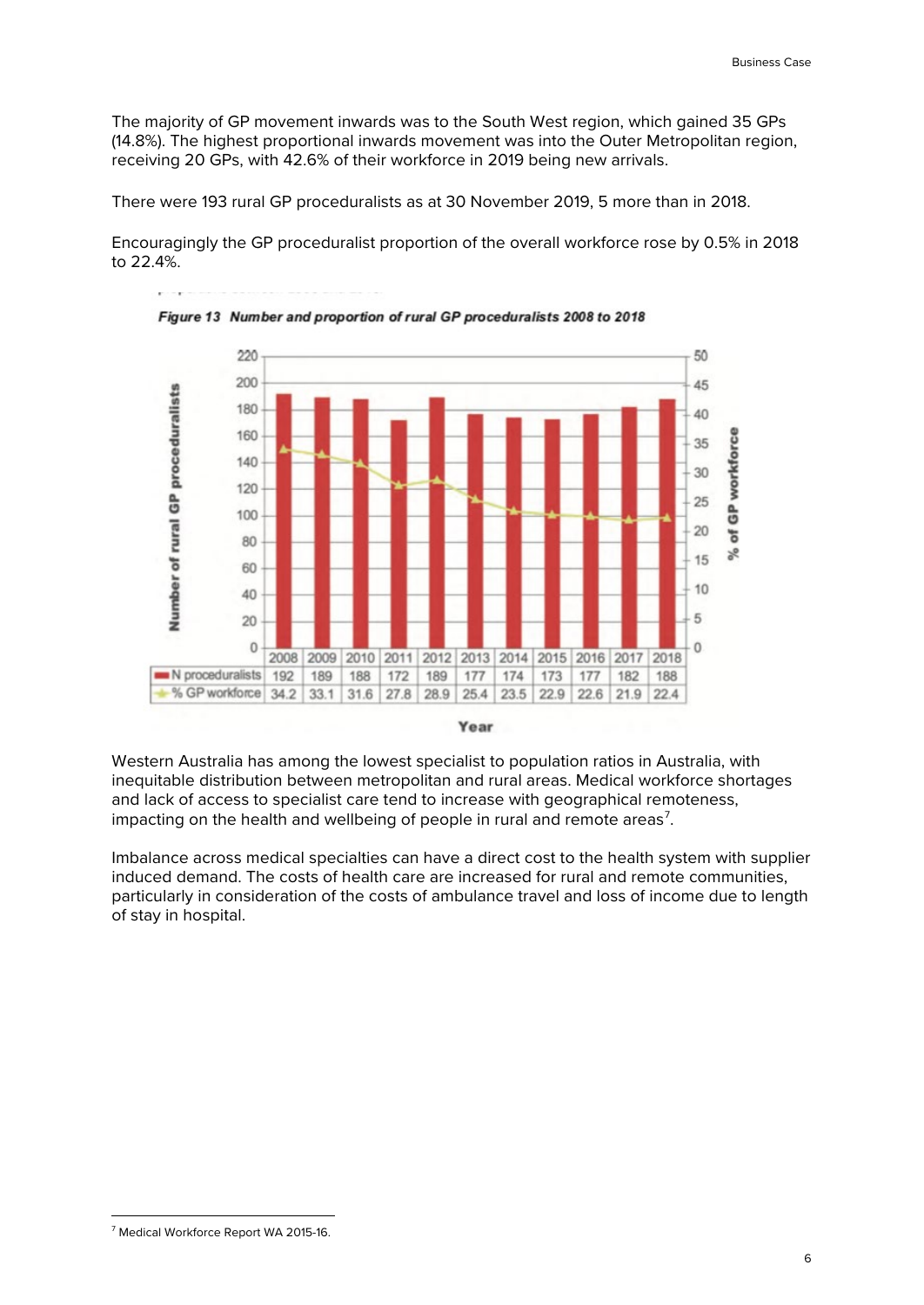|    | Services delivered and related indicators                                                                                                                                         | 2018-19<br><b>Target</b> | 2018-19<br>Actual     | Variation<br>(actual minus target) |
|----|-----------------------------------------------------------------------------------------------------------------------------------------------------------------------------------|--------------------------|-----------------------|------------------------------------|
|    | Aged and continuing care services                                                                                                                                                 |                          |                       |                                    |
|    | 1. Average cost of a transition care day provided by contracted non-government organisations / service<br>providers                                                               | \$348                    | \$312                 | $-$ \$36                           |
| 2. | Average cost per home-based<br>a. hospital day of care<br>b. occasion of service                                                                                                  | \$319<br>\$119           | <b>\$291</b><br>\$129 | $-S28$<br>\$10                     |
| 3. | Average cost per day of care for non-acute admitted continuing care                                                                                                               | \$710                    | \$714                 | \$4                                |
| 4. | Average cost to support patients who suffer specific chronic illness and other clients who require<br>continuing care                                                             | \$27                     | \$22                  | $-55$                              |
|    | <b>Palliative and cancer care services</b>                                                                                                                                        |                          |                       |                                    |
| 5. | Average cost per client receiving contracted palliative care services                                                                                                             | \$7,323                  | \$5.898               | $-$1.425$                          |
|    | <b>Public Health Services</b>                                                                                                                                                     |                          |                       |                                    |
|    | 6. Cost per person of providing preventative interventions, health promotion and health protection activities<br>that reduce the incidence of disease or injury                   | \$38                     | \$45                  | \$7                                |
|    | <b>Patient transport services</b>                                                                                                                                                 |                          |                       |                                    |
|    | 7. Cost per trip for road-based ambulance services, based on the total accrued costs of these services for<br>the total number of trips                                           | \$433                    | \$455                 | \$22                               |
|    | <b>Policy and corporate services</b>                                                                                                                                              |                          |                       |                                    |
| 8. | Average cost of Public Health Regulatory Services per head of population                                                                                                          | \$4                      | \$6                   | \$2                                |
| 9. | Average cost per full time equivalent worker to undertake the System Manager role of providing strategic<br>leadership, planning and support services to Health Service Providers | \$5.069                  | \$5,090               | \$21                               |

WA has had the fastest population growth in Australia between 2001-2011 with an estimated 24% growth in population and the population continues to grow. High population growth implies a higher demand for medical services, particularly in areas such as outer metropolitan and in Mandurah. In 2011 WA also had the second highest proportion (after the Northern Territory) of its resident population residing in remote and very remote locations. Aboriginal and Torres Strait Islander peoples make up 3.4% of the total WA population and have the greatest health needs of any group $^{\rm 8}$  $^{\rm 8}$  $^{\rm 8}$ .

Potentially preventable hospitalisations (PPHs) are those hospitalisations considered as potentially able to be prevented through timely and accessible, quality primary and community based care (Falster and Jorm 2017). In Australia, the relationship between Primary Health Care (PHC) and PPHs is influenced by socioeconomic factors, geographical location, lifestyle factors and factors such as the coordination of care between primary, secondary and tertiary services. (Erny-Albrecht, Oliver-Baxter & Bywood, 2016; Falster et al 2015; Roos et al 2005).

In 201[9](#page-6-1) a study was published looking at the geopgrahical variation<sup>9</sup> in primary healthcare service utilisation and potentially preventable hospitalisations.

| Lower PHC service utilisation and higher PPHs/                                                                                                                   | <b>Higher PHC service utilisation and higher</b>                                                                           |
|------------------------------------------------------------------------------------------------------------------------------------------------------------------|----------------------------------------------------------------------------------------------------------------------------|
| hospitalisations:                                                                                                                                                | <b>PPHs/hospitalisations:</b>                                                                                              |
| Located mostly country areas<br>Lower GP ratio<br>Further from hospital ED<br>More socio-economically disadvantaged<br>Larger proportion of Aboriginal residents | Further from hospital ED<br>More socio-economically disadvantaged<br>Slightly higher proportion of Aboriginal<br>residents |

<span id="page-6-0"></span><sup>&</sup>lt;u>.</u> <sup>8</sup> Medical Workforce Report 2015-16.

<span id="page-6-1"></span><sup>&</sup>lt;sup>9</sup> Geographic variation in primary healthcare service utilisation and potentially preventable hospitalisations in Western Australia, Curtin University March 2019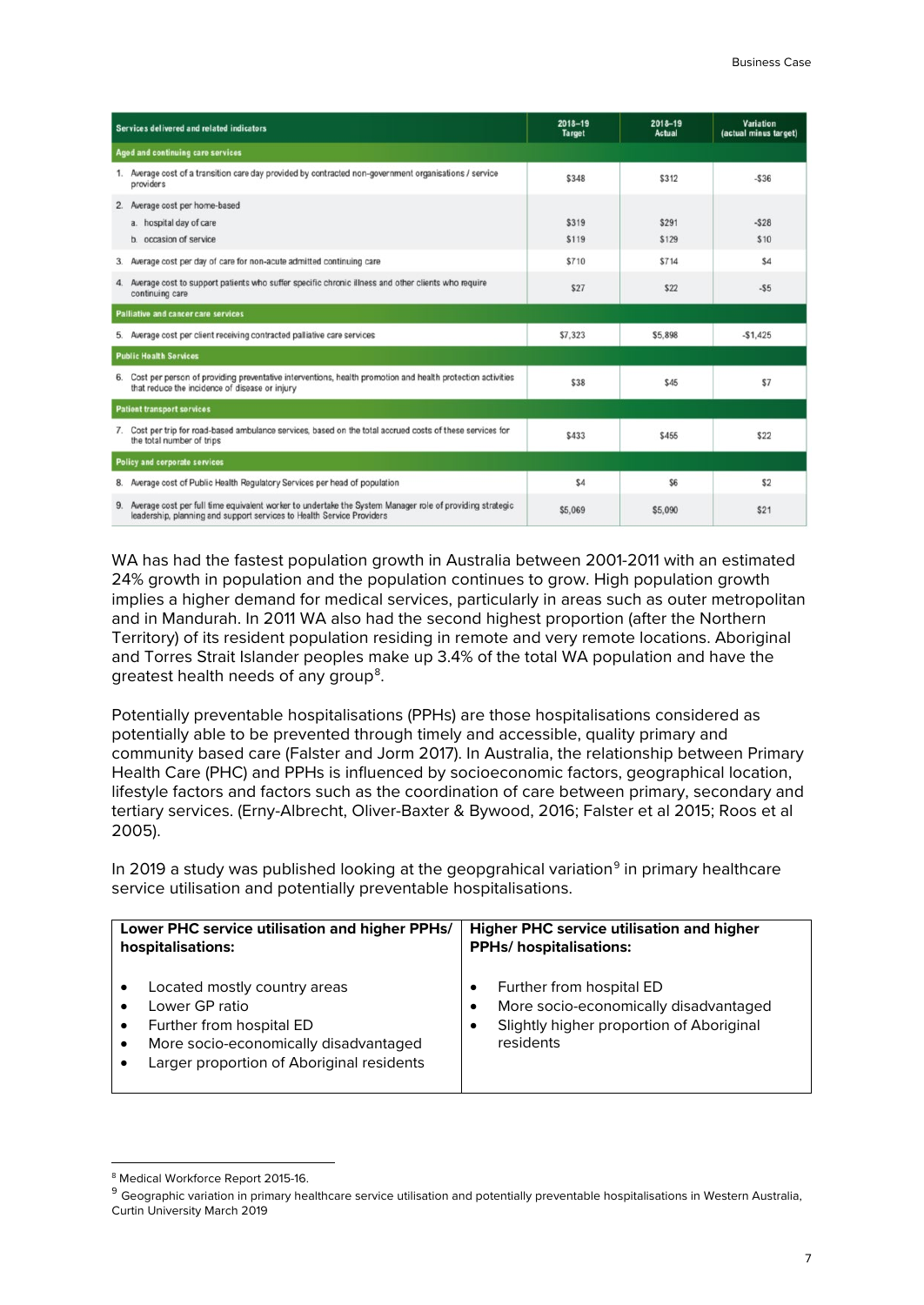| Lower PHC service utilisation and lower PPHs/ | <b>Higher PHC service utilisation and lower PPHs/</b> |  |  |  |  |  |
|-----------------------------------------------|-------------------------------------------------------|--|--|--|--|--|
| hospitalisations:                             | hospitalisations:                                     |  |  |  |  |  |
| Scattered across WA                           | Mostly located in Perth metropolitan area             |  |  |  |  |  |
| Postcodes in Perth likely to be least socio-  | $\bullet$                                             |  |  |  |  |  |
| economically disadvantaged with low           | and Southwest region                                  |  |  |  |  |  |
| proportions of Aboriginal residents           | Least socioeconomically disadvantaged in              |  |  |  |  |  |
| Country areas, socio-economic status varied   | the state                                             |  |  |  |  |  |
| widely. Tended to have low proportions of     | Low proportion of Aboriginal residents                |  |  |  |  |  |
| Aboriginal residents and low GP ratios        | $\bullet$                                             |  |  |  |  |  |

Rural populations face several issues in terms of their health and hospitalisation:

- They are at higher risk of chronic diseases but have less access to PHC services
- They are more likely to be admitted for inpatient observation and management if they live a longer distance from home
- They often struggle to maintain a regular GP who knows them and the services available in the area.
- There may be a lack of alternatives to hospital admission, for example inability to arrange IV antibiotics and/or chemotherapy and other hospital in the home type services
- There may be fewer culturally appropriate services for Aboriginal and Torres Strait Islander patients which may then result in lower PHC utilisation, despite high levels of needs

### **What is a Rural Generalist?**

A Rural Generalist is a GP who provides continuity of care across the spectrum of health care, working in the community or local hospital as necessary. The Collingrove Agreement<sup>[10](#page-7-0)</sup> more specifically declared –

A Rural Generalist is a medical practitioner who is trained to meet the specific current and future healthcare needs of Australian rural and remote communities, in a sustainable and cost-effective way by providing both comprehensive general practice and emergency care and required components of other medical specialist care in hospital and/or community settings as part of a rural healthcare team.

The Report to the National Rural Health Commissioner in November 2019 argued a number of core principles that could be delivered contextually, and therefore potentially differentially across not only Australia but across rural regions as well as towns. Rather than adopting the QRGP unreflectively, many sought to learn from its success and setbacks. The National RG pathways idea was born<sup>[11](#page-7-1)</sup>.

For the Rural Generalist, vocation and location are intrinsically and dynamically bound, unlike other specialties where vocation is the primary (training) consideration and location a secondary (employment) decision. We must combine training and employment, vocation and location as well as maintain the balance between both.

<u>.</u>

<span id="page-7-0"></span><sup>&</sup>lt;sup>10</sup> The National Rural Health Commissioner Communique 1 (2018). Accessed at:

[https://www1.health.gov.au/internet/main/publishing.nsf/Content/2922D6D8BBCE122FCA2581D30076D09A/\\$File/National%20R](https://www1.health.gov.au/internet/main/publishing.nsf/Content/2922D6D8BBCE122FCA2581D30076D09A/$File/National%20Rural%20Health%20Commissioner%20-%20Communique%201-July%202018.pdf) [ural%20Health%20Commissioner%20-%20Communique%201-July%202018.pdf](https://www1.health.gov.au/internet/main/publishing.nsf/Content/2922D6D8BBCE122FCA2581D30076D09A/$File/National%20Rural%20Health%20Commissioner%20-%20Communique%201-July%202018.pdf)

<span id="page-7-1"></span> $11$  Appendix 1 provides a comparison of the NRGP and WARG.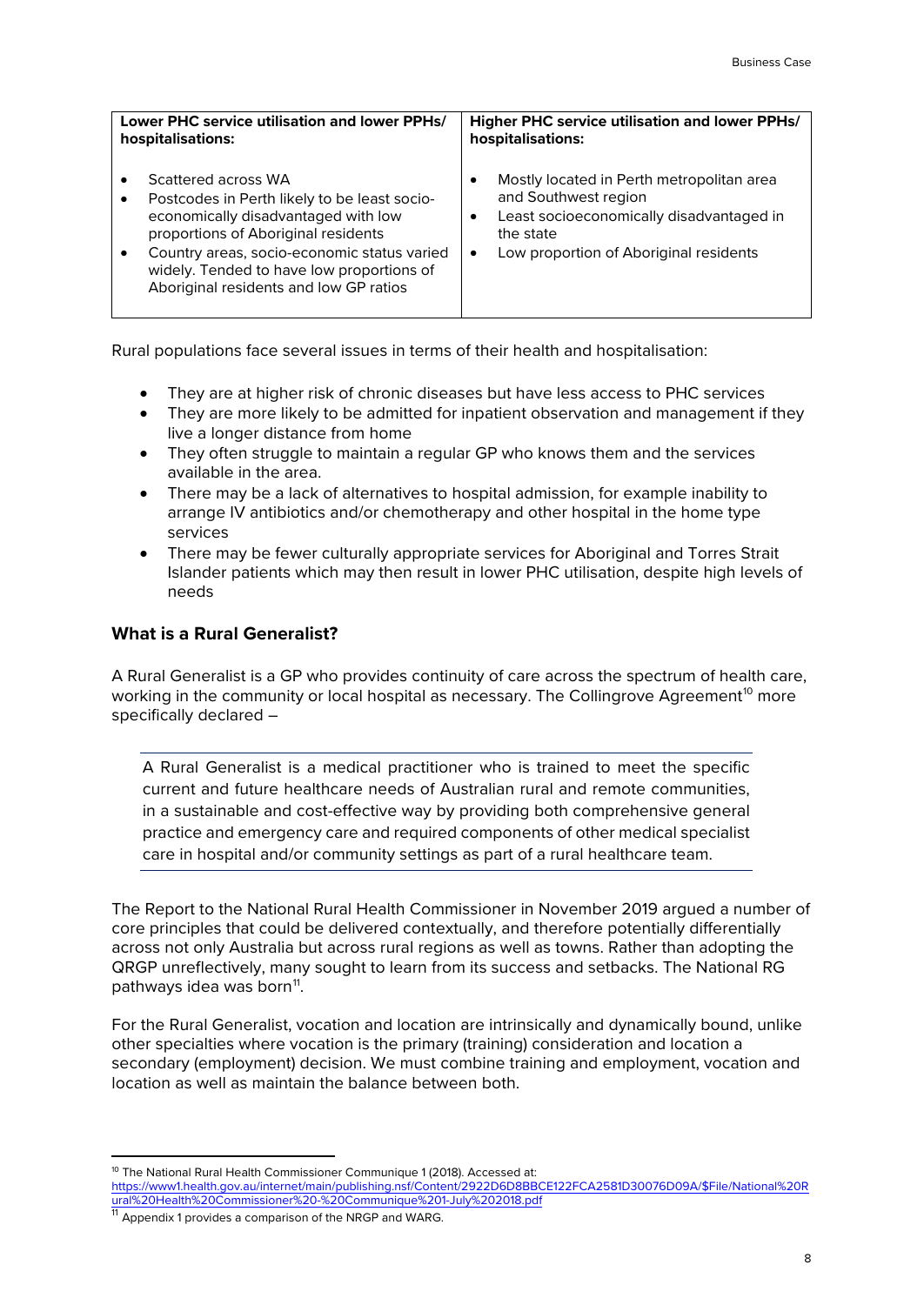Rural Generalists do not replace rural general practitioners. They span the interface between primary and secondary care and need to be able to work seamlessly between primary care, community-based settings and hospital settings, ensuring their work is integrated with and alongside their GP and non-GP specialist colleagues. When the lens is shifted away from clinical service delivery to the patient journey, the role of the RG becomes clearer, as a scaffolding to enable community based primary care and secondary and tertiary care to be delivered in a well-integrated manner, that is patient centred and cognisant of community health needs and patient outcomes.

#### **Ensuring a community-centric approach to Rural Generalist training**

RGs span the interface between primary and secondary care. In doing so, this means that it may be possible to avoid patients using the high-cost intensive service of inpatient care as a substitute for lack of appropriate care in the community. But we need to ensure that RGs remain GP focused in nature, providing the continuity of care across the spectrum of health care, matched to each community's needs. This requires a community-centric approach to RG.

Starting with the community-centric approach, we can then better:

- 1. Define what are and are not Rural Generalist health services
- 2. Define a Rural Generalist for more inclusively than a jurisdictional or college purpose
- 3. Identify, respect and reward the inherent characteristics of a medical practitioner so embedded in the services and the changing services the community requires
- 4. Recruit, select, train, remediate, accelerate, assess those who have this communitycentric approach to their vocation above and beyond a set of competencies
- 5. Remunerate-and with political will on our side-those who so clearly pivoted to where their services are needed compared with those who have not done so

The governance for RG training has become even more complicated with the minister announcement in 2017 that the GP colleges would lead GP training, including RG training. The department then contracted the jurisdictions in 2020 to coordinated RG training, but not to deliver it. The governance model for RG training, designed around the community needs and the required scope of practice is yet to be agreed on, particularly in terms of communitycentric governance.

With respect to RG training, community-centric governance means that everything decision, risk, responsibility, accountability, funding, standards, policy – and even sanctions – can be understood by and from any other viewpoint on the governance map.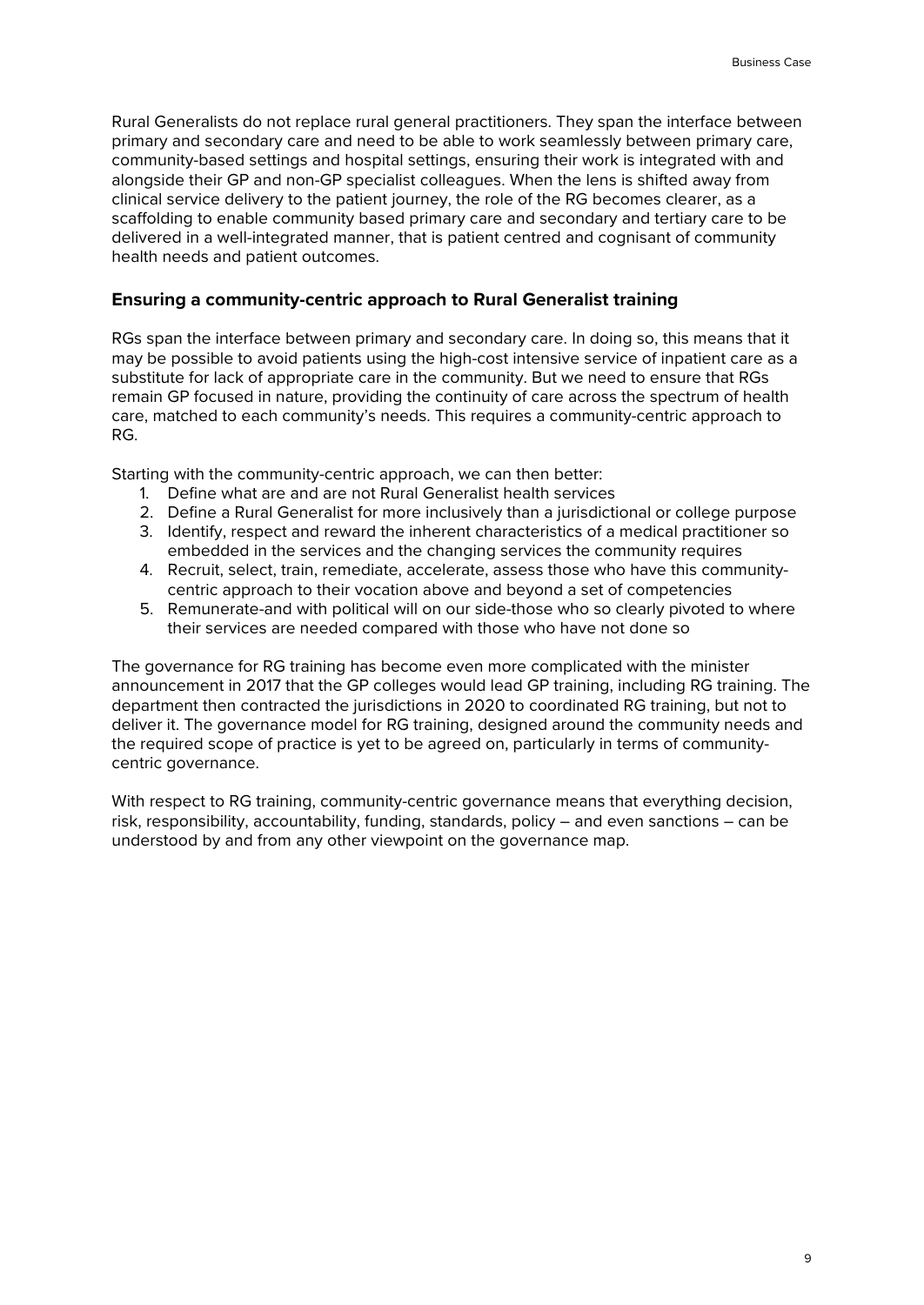

Community-centric governance would mean 'nothing about us without us' but also that the community would know about – and directly or indirectly set the value proposition for – GP training in their community and would start with the health service needs they need met – either in their area by local health services or by some other means. The community would likely prefer the former but as long as the latter provides safe, quality, accessible, affordable care they are likely to accept a compromise. What is provided locally and what is not needs to be negotiated within each community. a community can be a small as a local practice, and as large as a town or region. Catchment decisions can be made using quantitative and qualitative data, and sources include health usage data, clinical services plans and local opinion.

To understand the governance role and place of all contributors to RG training, we need to think in 3D. Every party will have a primary governance role but will impact the authority, responsibility and accountability of every other party – in fact without both the direct and indirect contributions the governance will fail. If a party exceeds its direct governance role, it risks distorting the purpose, the priorities and thus the outcome of the joint enterprise.

Imagine for each contributor the slice of the cake as it presents to them v another contributor.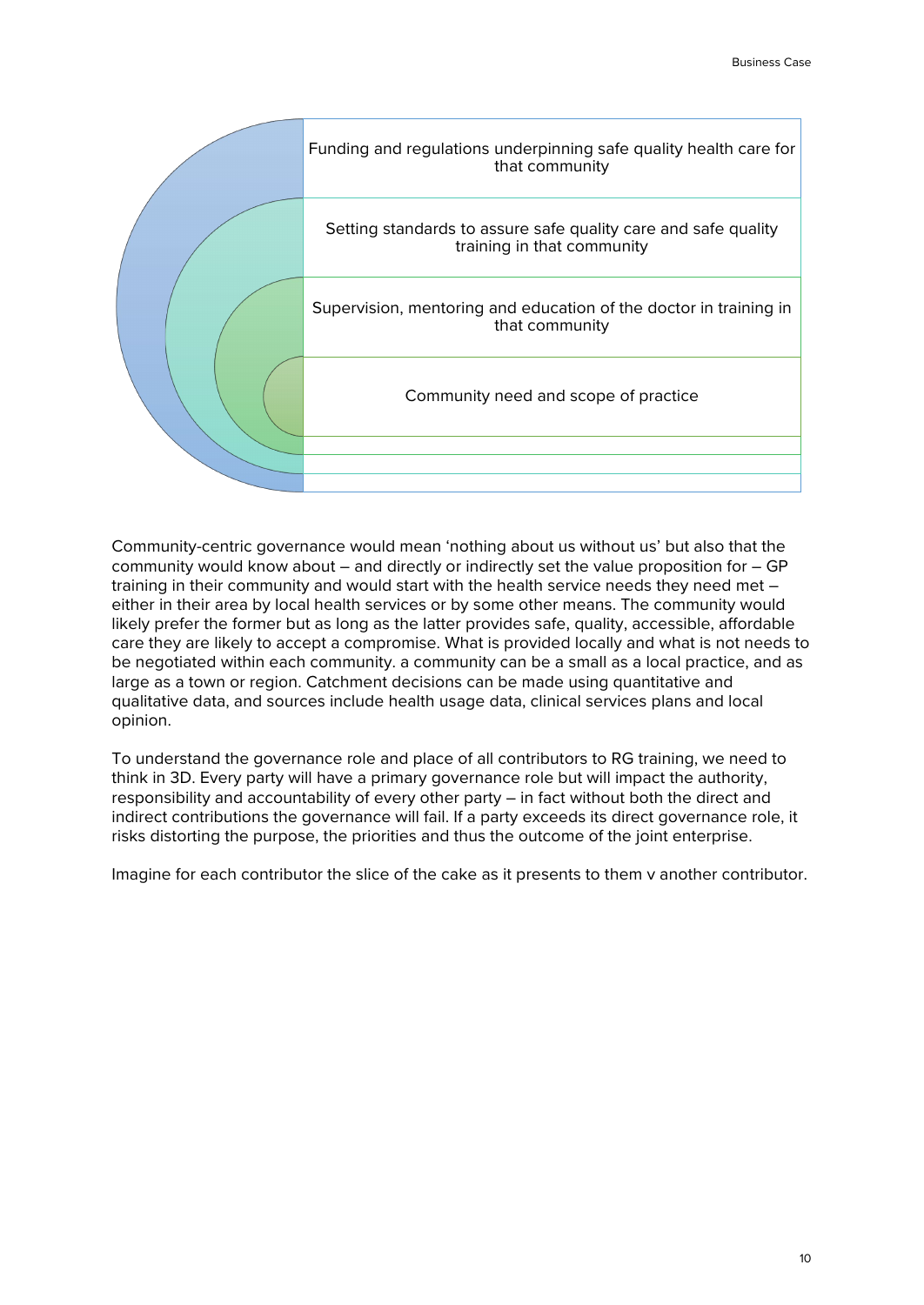

#### **The place of the RG-in-training or registrar-in-GP-training governance**

At the next most intimate governance level for RG training the community is represented by the patient who is seeing a RG-in-training. The RG-in-training has the authority, responsibility and accountability to see patients in the community while being supervised. This will influence how objectives are set, risk is monitored and performance optimised. The RG-intraining thus needs –

- a. To have been judged a safe pair of hands to deliver patient services in that context under agreed supervision provided in that context;
- b. To be supervised to provide safe quality care to their patients with that supervision dependent upon the capability of RG-in-training and the complexity of the patient being seen;
- c. To be upskilled as much as possible prior to seeing the patient, so not every patient encounter requires intensive supervision for being a de novo event;
- d. A supervision team or supervision cascade adapted to context so the patient service remains central, not limited by the availability of rigidly deterministic support;
- e. A support network for when the supervision or any other aspect of the placement threatens their safe quality training or their ability to deliver safe quality care;
- f. A credentialing college or organisation that defines safe quality care and who can deliver that under what adaptable contextual and supervisory conditions;
- g. A college that defines and accredits what is and is not safe quality care and safe quality training in a way that is contextually appropriate and sensitive;
- h. A funder or employer that rewards services provided to the patient by the RG-intraining, by the supervisor, the educators, the placement support service and the college.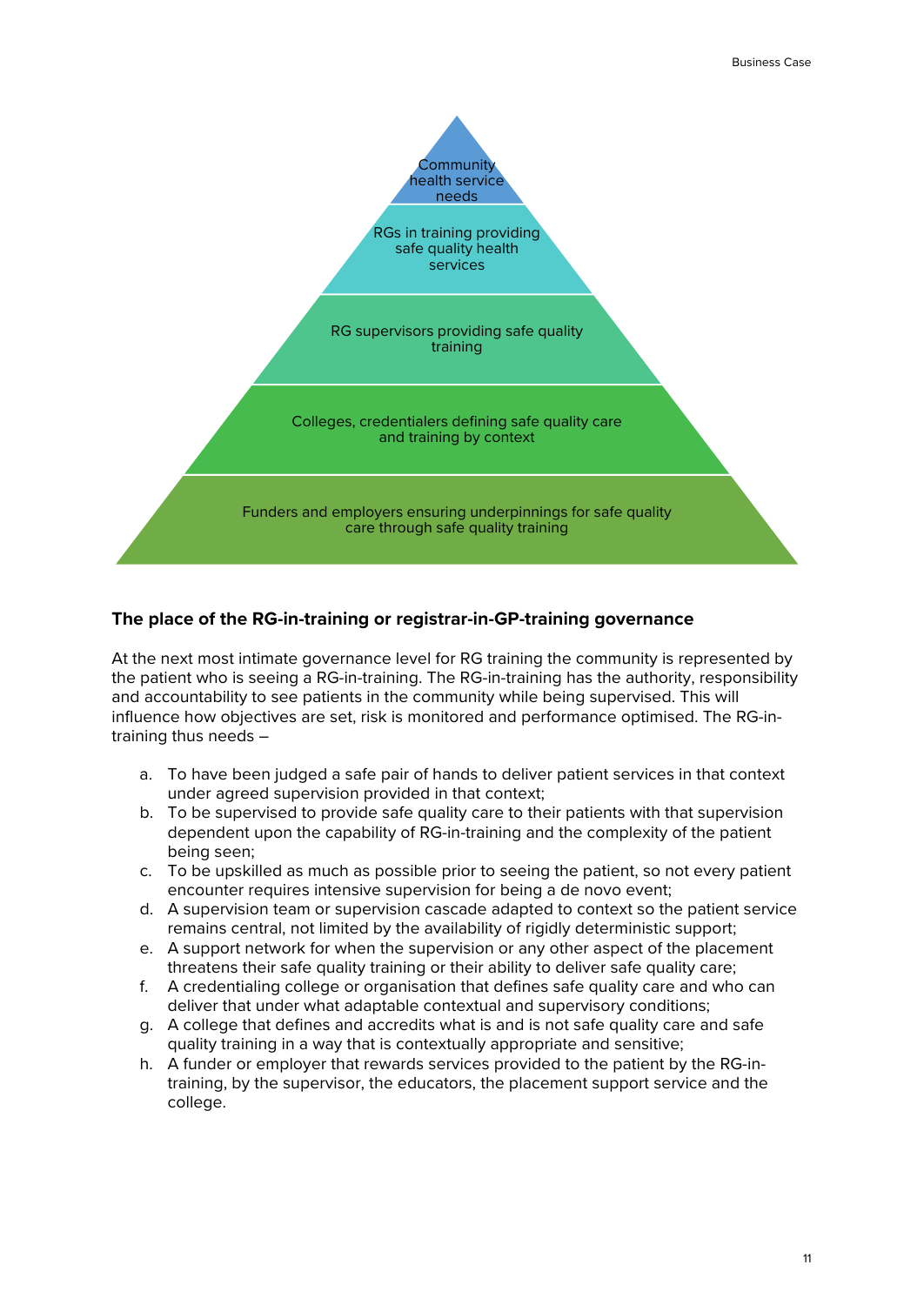So looking it another way, and by example only –

Jurisdictions might have the primary authority, responsibility and accountability to fund / to be reimbursed for the services being provided and to ensure they are safe quality affordable and accessible services for that community. They would have the primary the primary authority, responsibility and accountability for choosing their employees and credentialing all *positions* offered by their service. Jurisdictions might have a secondary role in helping to identify community health needs, scope of practice required and sustainable models of healthcare for each community.

Private general practices might have the primary authority, responsibility and accountability to decide who and how many RGs-in-training to take on, under what conditions, and with what financial and non-financial support. They will make these decisions in part on community need – the practice business case – and the scope of practice and expectations of the RG-intraining. The training deliverer has the secondary role of managing this placement choice by both parties.

The universities and training providers might have the primary authority, responsibility and accountability to prepare and assess the RG-in-training, assisting with their pre-placement experience and competence, career navigation and placement choice so they can provide from day one safe quality affordable and accessible services for that community under supervision. Training providers may have a secondary role of providing training support during the placement to support both the RG-in-training and the facility where they are working.

The supervisors and educators might have the primary authority, responsibility and accountability to prepare, mentor, advise, educate, train, and assess the RG-in-training. The facilities might have the secondary role of providing the supervisor or supervisory team with the resources they need to undertake this role with quality, safety, accessibility and affordability in mind.

The colleges might have the primary authority, responsibility and accountability to define what safe quality care any RG and RG-in-training could be expected to deliver and is – and is not – RG quality training. The colleges would credential the RG when their training was completed successfully. They may have a secondary role in contextual credentialing, recognising that the competence or fellowship of a doctor does not singularly ensure a particular health service can be delivered in every context by that doctor.

Advocacy groups will typically choose a 'ring' in which they will hold the primary authority, responsibility and accountability to account. It may be the community in various ways, the RGs-in-training, the facilities, the colleges, the training support services, the employers, or funders. Sometimes advocates will choose multiple rings in which to focus their calls for a redress or change in priorities.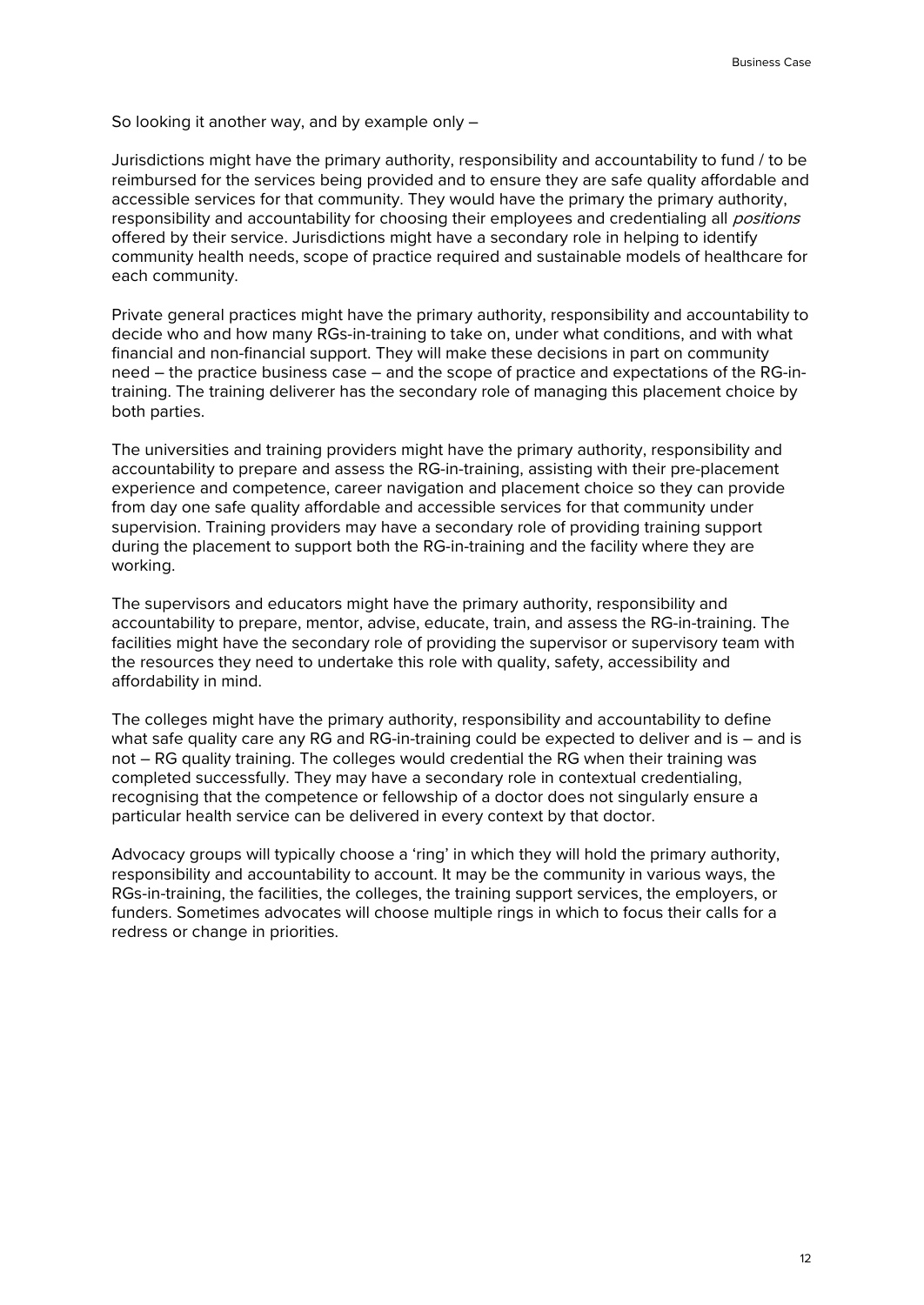## **The Western Australia Rural Generalist Program (WARG)**

The WA Rural Generalist Program (WARG) trains Rural Generalists in WA, providing integrated, comprehensive, accessible and responsive training to address the gap in health care to the people in WA, rural, regional and remote communities. The intention of WARG is to provide community responsive, patient centred clinicians, providing optimal patient health care where it is needed the most.

The design of WARG takes into consideration the underpinning principles of established RG program such as the Queensland Rural Generalist Program including the consideration of context and community need.

WARG leverages a workforce predominantly training and practising in community primary care settings and providing support to secondary settings. The program is based on recognition of the distinct skillset generalists bring to the rural environment including development of complex clinical reasoning skills and maturity of decisions surrounding evaluation of care in rural environments.

WARG helps to deliver skilled rural GPs and RGs capable of managing the breadth of illnesses that present in the community and competently deploying the specialist skills and resources needing to manage the acutely ill patients requiring secondary care.

The key elements of QRGP <sup>12</sup>that have been transferable to other jurisdictions are reflected in WARG:

- 1. Engagement and agreement from key stakeholders through implementing integrative processes and structures
- 2. Quarantined training places for rural trainees and implementation of strategies that aim at retaining doctors in rural and remote communities, including rural GPs who wish to maintain a commitment to their rural and remote hospital services
- 3. An integrated, coordinated and supportive system for the selection, training and placements of trainees, coupled with
	- a. Appropriate orientation to primary health care practice
	- b. Provision of range of training environments to enable the development of a responsive and flexible primary care workforce with the range of skills to meet the needs of the community
- 4. Employment arrangement by defining the role of the RG within professional and employment structures
- 5. Adequate resourcing to cover all aspects of training and support for it
- 6. Arrangements for training and credentialing of trainees that are agreed by all relevant bodies
- 7. A high level of vocational support to rural trainees throughout their training
	- a. Career counselling
	- b. Career planning
	- c. Sympathetic placements
	- d. Active problem solving

Doctors enrolled in WARG have access to:

**.** 

- Advisory and support service of experienced medical and administrative staff to assist junior doctors
- Quarantined training opportunities providing access to priority term-paediatrics, obstetrics and anaesthetics
- Attendance at procedural skills workshops for PGY1 and PGY2
- Support and advice regarding Advanced Skills Training posts

<span id="page-12-0"></span><sup>&</sup>lt;sup>12</sup> The Queensland Rural Generalist Program 2005-2015. Accessed at: [http://ruralgeneralist.qld.gov.au/wp](http://ruralgeneralist.qld.gov.au/wp-content/uploads/2017/07/2015-lennox-his-rep.pdf)[content/uploads/2017/07/2015-lennox-his-rep.pdf](http://ruralgeneralist.qld.gov.au/wp-content/uploads/2017/07/2015-lennox-his-rep.pdf)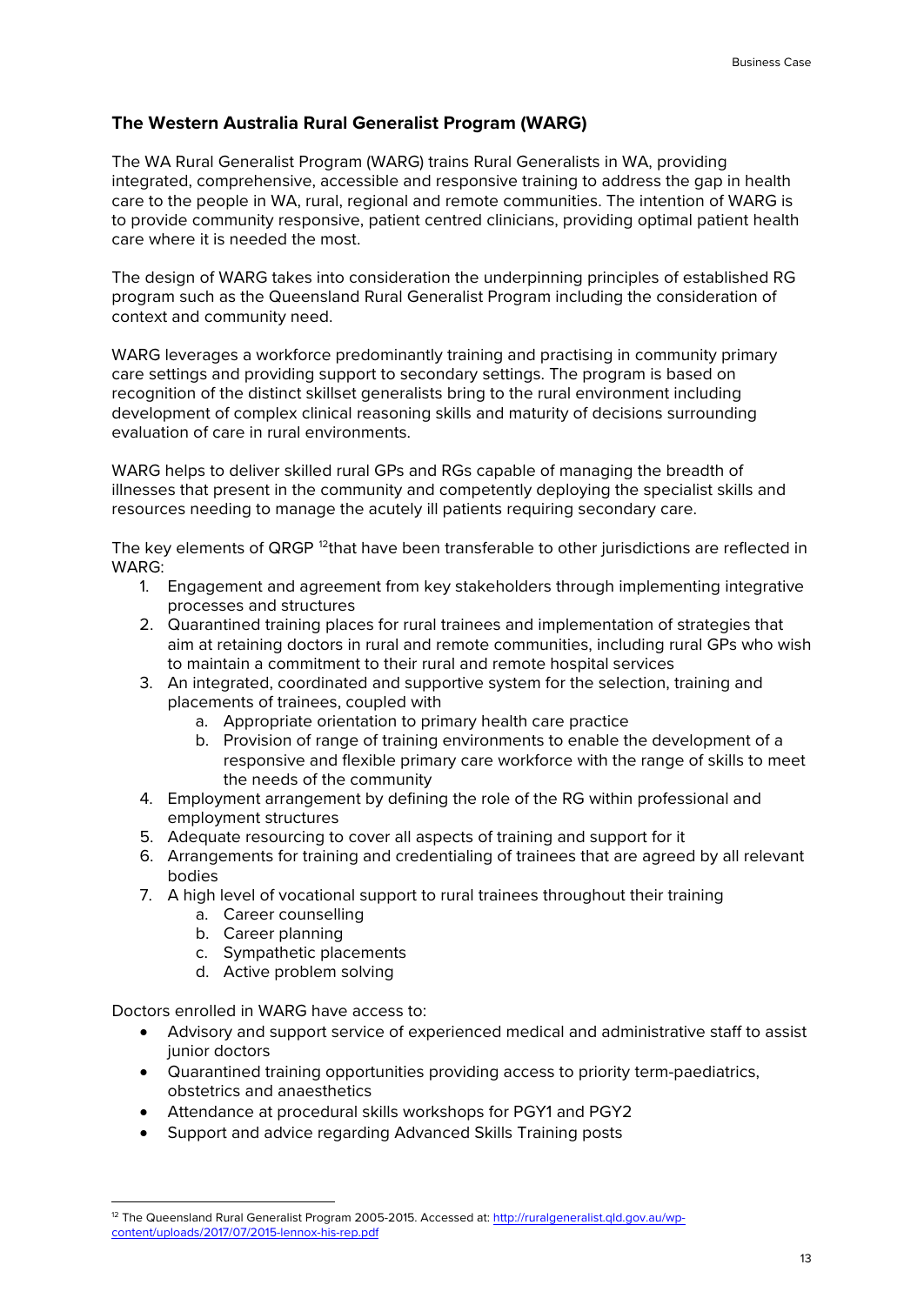• Possible access to SMO pay rates as provisional Fellow based on merit selection, completion of prevocational skills and advanced specialised training in nominated discipline matched to the PD of the prospective position.

The Western Australia Rural Generalist Program (WARG) was implemented in 2018, with consideration of:

- Differences in population dispersion<br>• Number and capacity of rural hospita
- Number and capacity of rural hospitals
- Case throughput
- Access to specialist workforces
- Number and remuneration for training positions
- Local mechanisms for employing doctors to provide procedural services in rural hospitals.

| There,     |            |            |            | $\pm$ have been 269 RG trainees in WA throughout the last two decades ( |     |               |            |            |            |            |     |               |    |       |      |         |            | (1998-2020) |     |            |               |
|------------|------------|------------|------------|-------------------------------------------------------------------------|-----|---------------|------------|------------|------------|------------|-----|---------------|----|-------|------|---------|------------|-------------|-----|------------|---------------|
| <b>'98</b> | <b>'99</b> | <b>'00</b> | <b>'01</b> | <b>'02</b>                                                              | '03 | $^{\circ}$ 04 | <b>'05</b> | <b>'06</b> | <b>'07</b> | <b>'08</b> | 09' | $^{\circ}$ 10 | 42 | $^43$ | $^4$ | $^4$ 15 | <b>'16</b> | <b>'17</b>  | '18 | <b>'19</b> | $^{\prime}20$ |
|            |            |            |            |                                                                         |     |               |            |            |            |            |     |               | 20 |       | ш    |         |            |             |     |            | $4^{\circ}$   |

#### Data source: WAGPET

RG trainees in WARG include trainees enrolled in the general as well as rural pathway:

| <b>Pathway</b>                  | <b>Curriculum</b>                      | <b>Total</b> |
|---------------------------------|----------------------------------------|--------------|
| General                         | <b>FACRRM</b>                          | 3            |
|                                 | <b>FRACGP</b>                          | 12           |
|                                 | <b>FRACGP &amp; FARGP</b>              | 7            |
| <b>Total General pathway RG</b> |                                        | 22           |
| Rural                           | <b>FACRRM</b>                          | 33           |
|                                 | <b>FRACGP</b>                          | 21           |
|                                 | <b>FRACGP &amp; FACRRM</b>             |              |
|                                 | <b>FRACGP &amp; FACRRM &amp; FARGP</b> | $\mathbf{1}$ |
|                                 | <b>FRACGP &amp; FARGP</b>              | 9            |
| <b>Total Rural pathway RG</b>   |                                        | 65           |
| <b>Grand Total</b>              |                                        | 87           |

Data source: WAGPET

A total of 109 RG trainees have obtained their Fellowship (up to August 2020):

| <b>Pathway</b>                              | <b>Curriculum</b>                      | <b>Total</b>      |
|---------------------------------------------|----------------------------------------|-------------------|
| General                                     | <b>FACRRM</b>                          | 4                 |
|                                             | <b>FRACGP &amp; FACRRM</b>             | 2                 |
|                                             | <b>FRACGP &amp; FACRRM &amp; FARGP</b> |                   |
|                                             | <b>FRACGP &amp; FARGP</b>              | 23                |
| <b>Total of General Pathway fellowed RG</b> |                                        | 30                |
| Rural                                       | <b>FACRRM</b>                          | 15                |
|                                             | <b>FRACGP &amp; FACRRM</b>             | $12 \overline{ }$ |
|                                             | <b>FRACGP &amp; FACRRM &amp; FARGP</b> | 6                 |
|                                             | <b>FRACGP &amp; FARGP</b>              | 46                |
| <b>Total Rural Pathway fellowed RG</b>      |                                        | 79                |
| <b>Grand Total</b>                          |                                        | 109               |

#### Numbers of fellowship processed for RG by fellowship year:

| <b>Fellowship year</b> | <b>Number of RGs fellowed</b> |
|------------------------|-------------------------------|
| 2010                   |                               |
| 2011                   | $\overline{4}$                |
| 2012                   | 6                             |
| 2013                   | 9                             |
| 2014                   | 15 <sub>2</sub>               |
| 2015                   | 11                            |
| 2016                   | 20                            |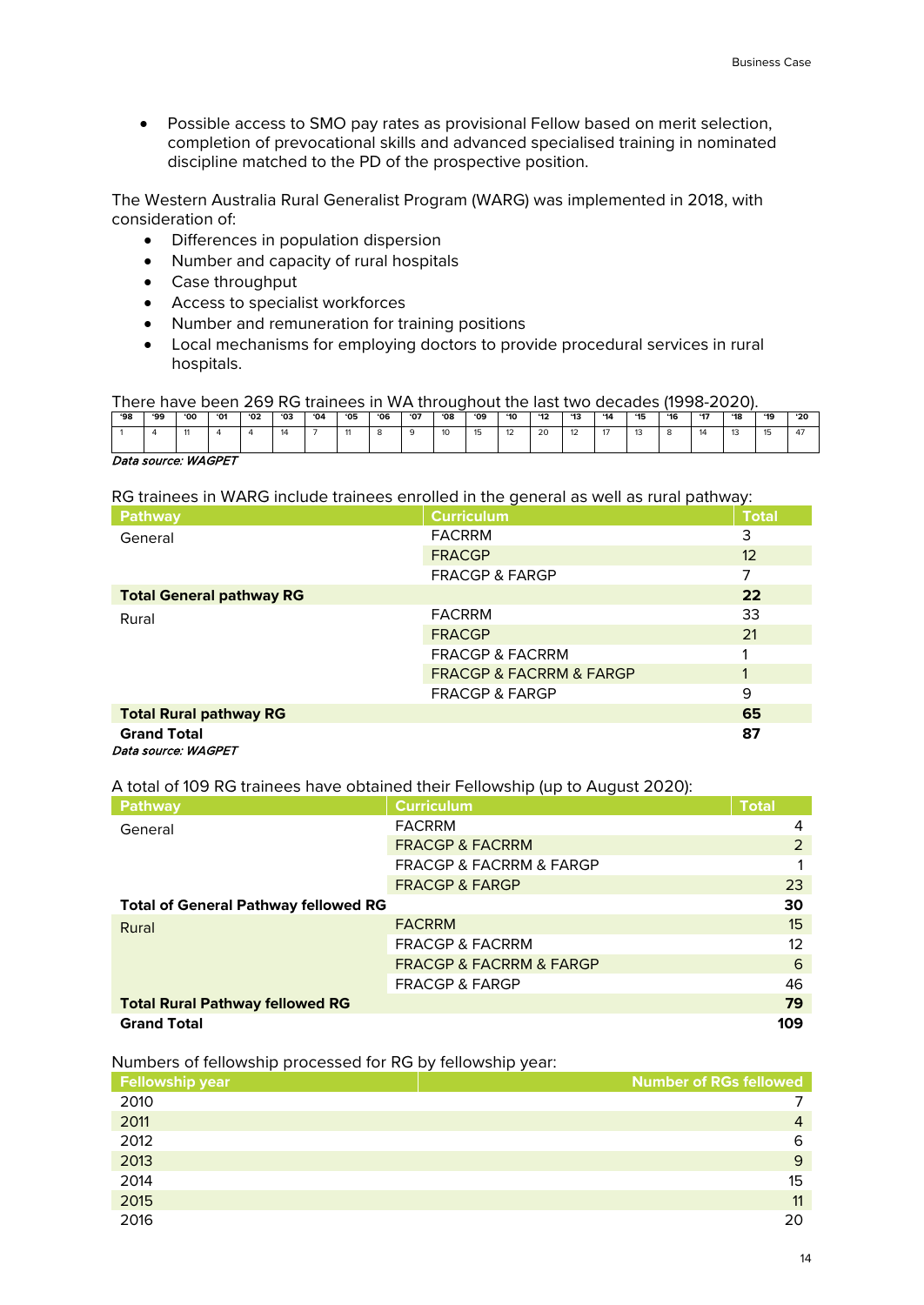| <b>Fellowship year</b>   | <b>Number of RGs fellowed</b> |
|--------------------------|-------------------------------|
| 2017                     | 10                            |
| 2018                     | 11                            |
| 2019                     |                               |
| 2020 (up to August 2020) |                               |
| <b>Grand Total</b>       | 109                           |

There are currently 43 advanced skills posts accredited for RG training and WARG:

- Emergency medicine
- Obstetrics & gynaecology
- Palliative care
- Emergency
- Anaesthetics
- Paediatrics
- Aboriginal Health
- Psychiatry
- Royal Flying Doctors (retrieval medicine)
- Mental health
- Surgery

WAGPET works actively to promote Rural Generalist training in WA:

- A dedicated rural hospital Program Training Advisor is employed at WAGPET to work closely with GP liaison officers based in the health services. This PTA works closely with the GP liaison officer at each hospital and assists with recruitment of junior doctors into WARG and career navigation for medical students and junior doctors;
- Case management approach;
- Recruitment of a RG Regional Medical Educator and Registrar Liaison Officer;
- MOU in place with WACHS, the Rural Clinical School Rural Health West, St John of God hospital, Curtin Medical School and Armadale Health;
- Dedicated website for WARG and collateral (updates to made to website);
- As part of WAGPET's on-boarding process rural intent is identified early and each registrar that has indicated rural completes a career navigation meeting;
- As part of the priority placement process each registrar that has indicated a priority start regardless of pathway is encouraged to take a rural opportunity;
- MEDFEST;
- Regular REPS workshops;
- WAGPET attends stakeholder meetings rurally such as the Pilbara Health Network to collaborate on attraction and retention strategies and support packages to ensure sustainability;
- WAGPET has engaged in career navigation discussions with both registrars and prevocational (expression of interest) level. New cohorts are being asked to complete a Training Commencement Plan which gives better insight on what their training intent are. A career navigation discussion will then be had with the registrar to direct them to where their intended skills are more appropriately practiced according to community needs and the registrar's training needs;
- WAGPET introduced an updated Rural Support Payment Policy effective from Semester 1, 2021. The new policy leads a more equitable model which recognises greater community needs by incentivising harder-to-fill-areas to attract registrar's placements;
- WAGPET has streamlined the AST/ARST application process and work together with the hospitals to forward the interested GPRs' application.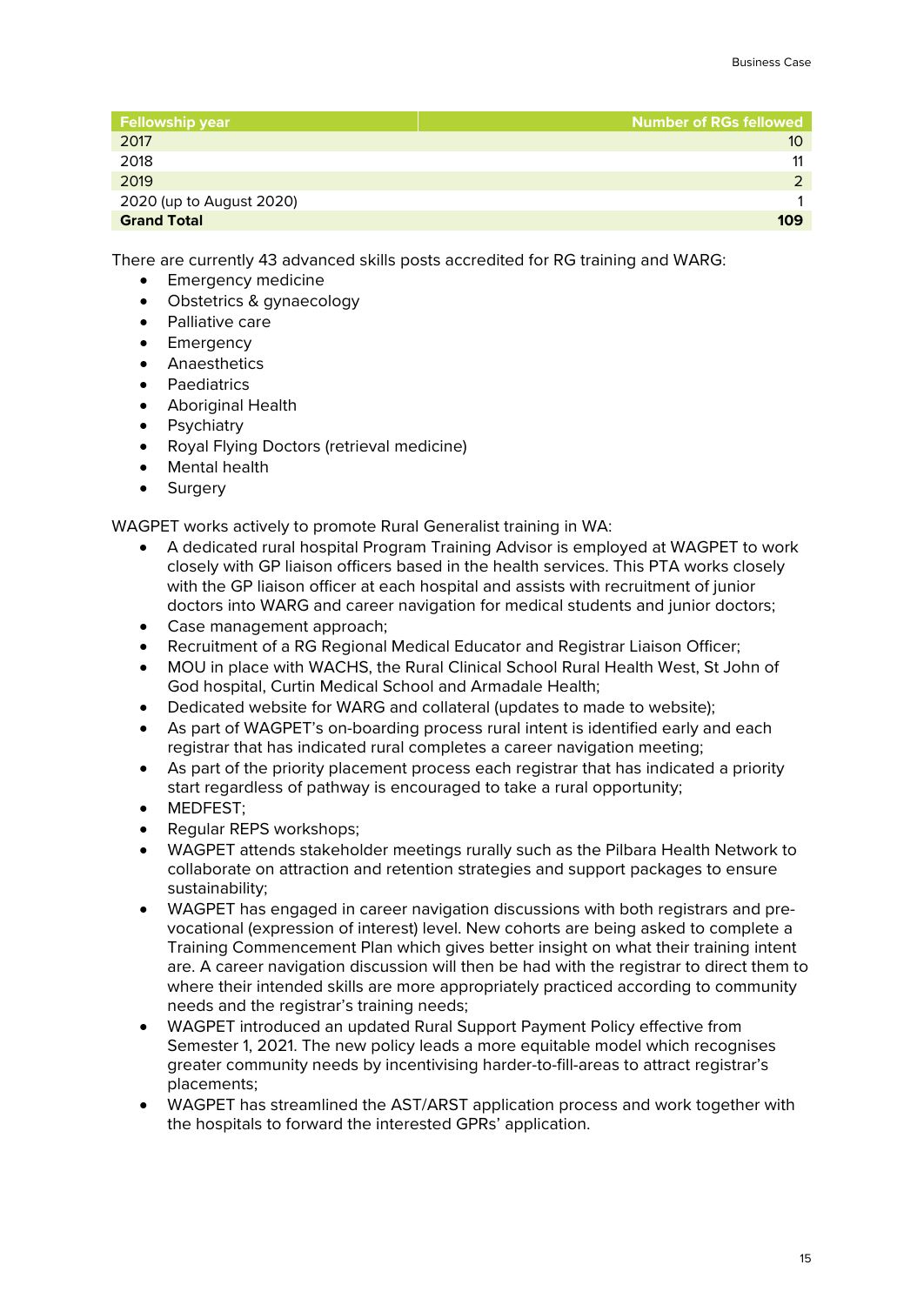### **The right doctor in the right place with the right scope of practice**

RGs do not work in isolation of their colleagues in both community-based general practice, and their non GP specialist colleagues and GP specialist VMO colleagues in hospital settings. Ensuring that there is collaboration and synergistic teamwork requires understanding of what infrastructure needs to be in place to support RGs but also what each community needs in terms of clinical service delivery. An RG is not a hospitalist doctor working in general practice or a GP with specific interests or additional procedural skills. Unless this is recognised we run the risk of duplicating what we currently have in terms of a locum workforce, doctors working in general practice without specialist GP recognition, and a career medical officer workforce with no defined career pathway. RG trainees need to know there will be a clearly defined job at the end of their training which recognises the specialist qualification of RG.

The emergence of RG training nationally is being proposed as a possible solution to address the imbalance between generalism and subspecialist practice and to address the medical workforce maldistribution. It does afford an important way of ensuring consideration of community need and context, particularly if it retains a strong community-centric approach at its core. Successful implementation of RGs into the workforce is dependent on valuing the importance of practitioners demonstrating appropriate scope of practice in their specialist discipline, especially general practice. The emergence of RGs affords us the opportunity to re-centre general practice and recognise general practitioners working to their full scope of practice, alongside their specialist colleagues and RG colleagues, in an integrated and holistic manner. What will be of concern is if the RGs are practising in competition with their rural GP and non-GP specialist colleagues.

We have increasing number of interns and prevocational doctors yet to enter specialty training<sup>[13](#page-15-0)</sup>. More demand for specialist training places and increasing complexity in the nature and type of jobs required of the medical workforce in hospital and community care has led to expansion in career medical officers in the hospital setting and locum workforce in both hospital setting and community-based specialist practice, including general practice. This has occurred at the expense of generalist practice and at the expense of being responsive to the changing health status and health needs of our communities. The health system has become dis-integrated, separatist in design and less comprehensive and less able to address the gaps in health care, particularly for rural and remote communities.

There are a range of jobs medical practitioners may undertake for a rural or remote community, including management of acutely ill patients, retrieval medicine and continuity of medical care that is responsive to community needs. The type of medical practitioner may vary but the jobs remain the same. However how the job is undertaken varies depending on the practitioner (GP-specialist vs non-GP specialist vs RG), with variation in terms of quality of care provided, cost and resource utilisation.

The appropriate configuration of medical skills and workforce numbers needs to be responsive to the changing health status of the community it serves. The right mix of primary versus secondary based medical workforce as well as RG is dependent upon the infrastructure in place supporting the workforce. An RG trainee who is developing additional skills in surgery for example, needs to know that the smaller rural town he intends to work in will have the infrastructure, including patient load, to support maintenance of his surgery skills. RG trainees, like all doctors in training, need to know the job they will be expected to do for the community they serve. No single workforce solution operating on its own, is sufficient to address the complex medical workforce needs of rural and remote Australians and their communities.

<span id="page-15-0"></span>**<sup>.</sup>** <sup>13</sup> Scott A. The evolution of the medical workforce. ANZ-Melbourne Institute Health Sector Report, 2021. Accessed at: [https://melbourneinstitute.unimelb.edu.au/\\_\\_data/assets/pdf\\_file/0011/3809963/ANZ-Health-Sector-Report-2021.pdf](https://melbourneinstitute.unimelb.edu.au/__data/assets/pdf_file/0011/3809963/ANZ-Health-Sector-Report-2021.pdf)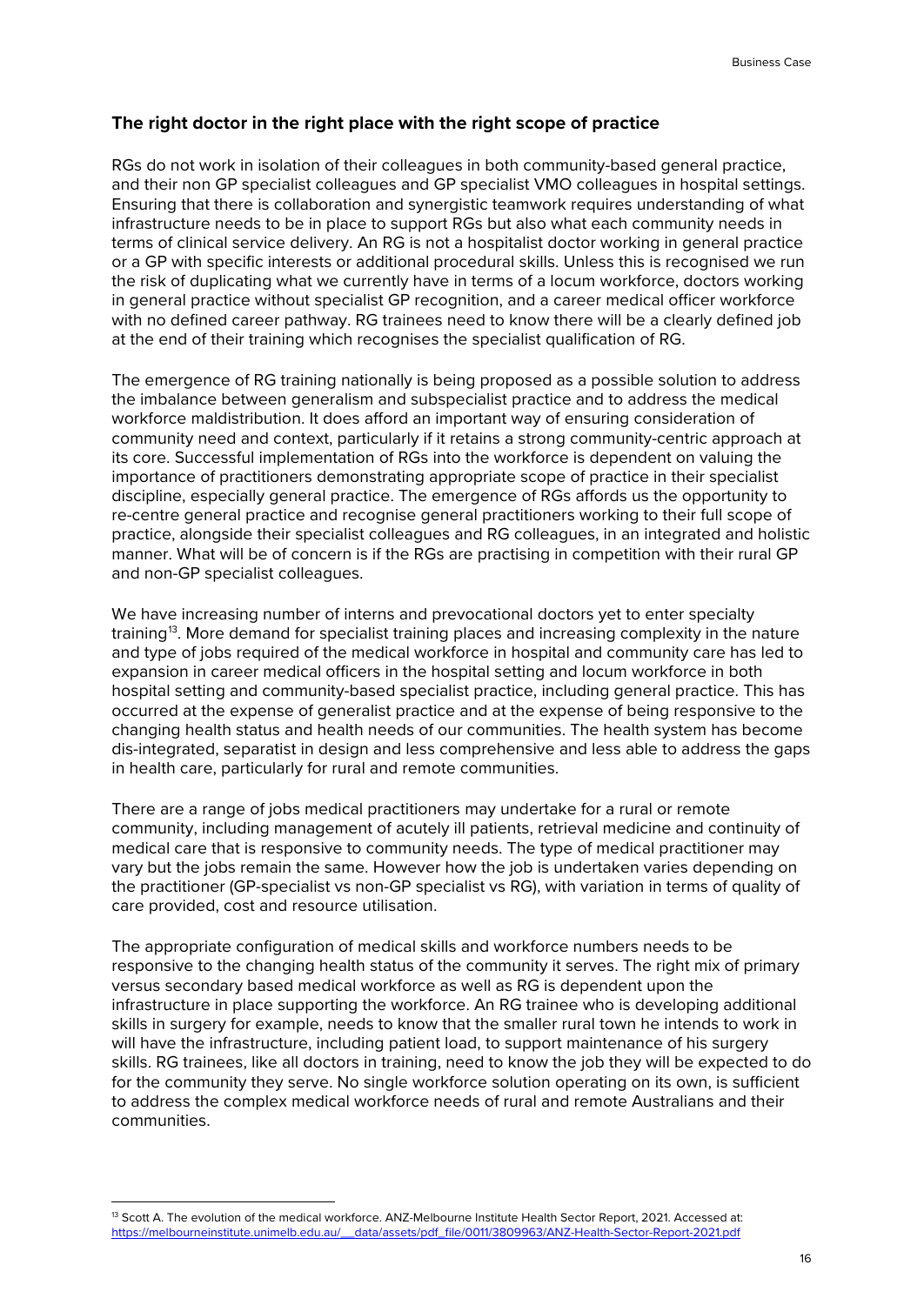Not every town in rural Australia will need an RG, but every town needs to know that the clinical services being delivered are appropriate to the needs of the local community. In order to determine the appropriate balance in terms of medical workforce requirements, GP, RG and non GP specialist workforce in alignment, there needs to be coordinated planning and workforce mapping across the whole of the health system and medical workforce sector. This is a shared care model responsibility across Commonwealth and State.

An RG trainee has to navigate through their career pathway, fulfilling their training requirements, including the RG state-based training requirements and those of AGPT. WARG has made that journey more streamlined and personalised in approach, ensuring the passage is as smooth as possible, depending on local collaboration, cooperation and goodwill between health services and training practices, WAGPET and WACHS. The strength of these relationships act as a buffer when competing priorities and conflicting policies and processes collide at an institutional level.

There is still work to be done to ensure RG training is fully community-centric. When one organisation/institution starts to assume more responsibility, or authority in terms of the program in terms of supervision, education, financing, regulatory or policy responsibility, this will have direct impact on the governance framework and threaten the community-centric approach.

Ensuring effective implementation of RG training in WA, requires consideration of the healthcare system as a whole and the interrelationships between Federal and State, in terms of funding sources and health care mapping and mapping of the clinical services required and required scope of practice. Mapping the scope of practice, particularly in relation to continuity of care, is needed to determine the number and type of GPs and RGs required, in terms of community-based care, GP and non GP proceduralists and hospital based doctors, and non-GP specialists.

The metrics for measuring success of RG training in WA need to be measureable in terms of improvement of patient and community health outcomes.

Community-based training

Secondary care training (including advanced skills training)

Community responsive patient centred: Reduced FIFO

Optimal patient health care and patient outcomes:

Reduced PPHs, reduced length of stay, decreased travel to secondary care settings

Patient health outcomes improved Community health outcomes improved Heathier health system

The patient health experience in terms of navigating the health care system can then be matched with the doctor-in-training experience and the degree to which these experiences are healthier and happier, in terms of ease of navigation and more seamless integration between different settings and better community-based and hospital based healthcare.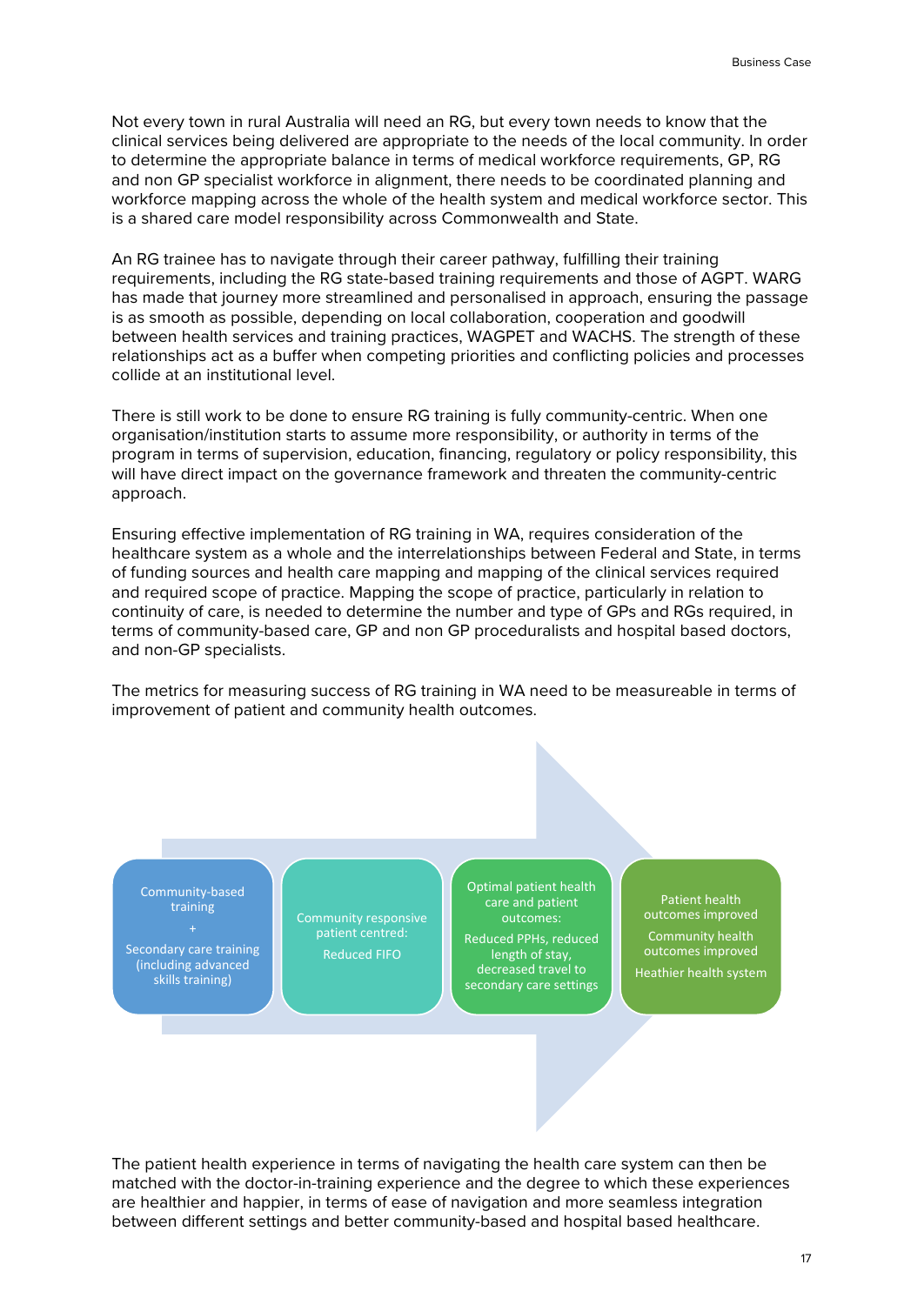There are proposed plans to introduce a single employer model for RG training, replacing the current employment arrangements that define the role of the RG within professional and employment structures. This needs to be done with consideration of community at the centre of governance, otherwise we run the risk of shifting from a central focus of community to focus on industrial relations and the employee-employer relationship.

The emergence of Rural Generalists has put in clear relief the gaps within the system, highlighting the inadequacy of a framework that is institution-centric. Whilst each State and Territory has its own Clinical Services Capabilities Framework for health services, there is no framework that integrates health services AND general practice. This means that the service requirements, workforce requirements, risk considerations and support services in terms of health care cannot be determined in a holistic and integrated manner to inform health service planning and delivery.

Moving to an over-arching community-focused capabilities framework would enable better strategic planning of:

- The types of services needing to be provided
- The nature, including scope of practice and number of providers
- The inter-service/inter-level relationships (e.g. service networking, referral pathways, transfer arrangements and interaction with other services, GPs, RGs, multidisciplinary teams and specialists.

This would then enable design of a Training Capabilities Framework, considering the capabilities we need to build in our future medical workforce, integrating RG into the greater workforce system as a whole.

The emergence of RG started with a governance structure that was more institution-led in design. The QRGP was designed with the initial goal of addressing rural hospital medical workforce <sup>14</sup>. The jurisdiction stepped into the centre of the governance circle, undertaking authority for employment, supervision, education and support as well as determining scope of practice through credentialing. It took some time and lengthy and often tense negotiations between colleges and jurisdiction to resolve the governance issues and define the end-point of RG training in terms of GP specialist qualification.

As RG has progressively rolled out, the importance of ensuring better integration between primary and secondary care was known and relationships between doctor in training and employer, doctor in training and colleges and colleges and regulator has continued to build as a result. The RTOs have maintained a strong focus on ensuring that RG training has strong community-based foundations, keeping the focus as well on community and community needs, in relation to workforce planning and building training capacity. It starts and ends with the patient and their community at the centre.

The design of RG training needs to be based on how it feeds into design of an integrated health system. Placing communities at the core, means using functions rather than roles of structures in the training framework, asking ourselves 'what job does the patient and what job does the community need doing?

The order in terms of design should always be:

**.** 

- Health outcomes and health service delivery
- Health workforce design, scope and placement

<span id="page-17-0"></span><sup>&</sup>lt;sup>14</sup> Evaluation and Investigative study of the Queensland Rural Generalist Program. Queensland Health. Office of Rural and Remote Health. February 2013. Ernst & Young. Accessed at: [http://ruralgeneralist.qld.gov.au/wp](http://ruralgeneralist.qld.gov.au/wp-content/uploads/2017/07/qrgpeval_rpt_feb13..pdf)[content/uploads/2017/07/qrgpeval\\_rpt\\_feb13..pdf](http://ruralgeneralist.qld.gov.au/wp-content/uploads/2017/07/qrgpeval_rpt_feb13..pdf)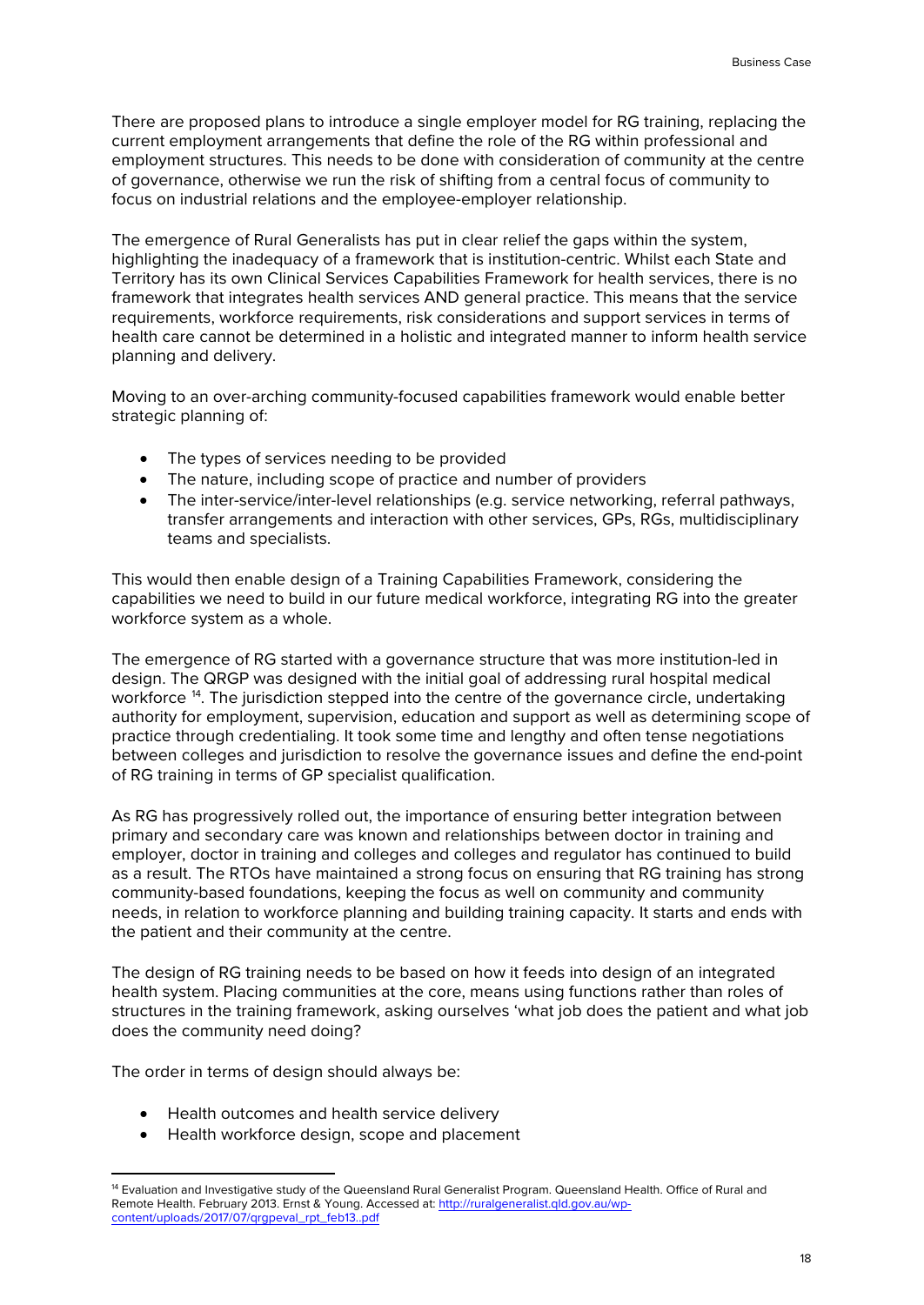- o Health workforce training
- o Health workforce remuneration.

To change the order in any way leads to greater disconnectedness in the health care system and disintegration and competing priorities. This disintegration will play out in terms of disruption on the ground, for doctors in training and for communities.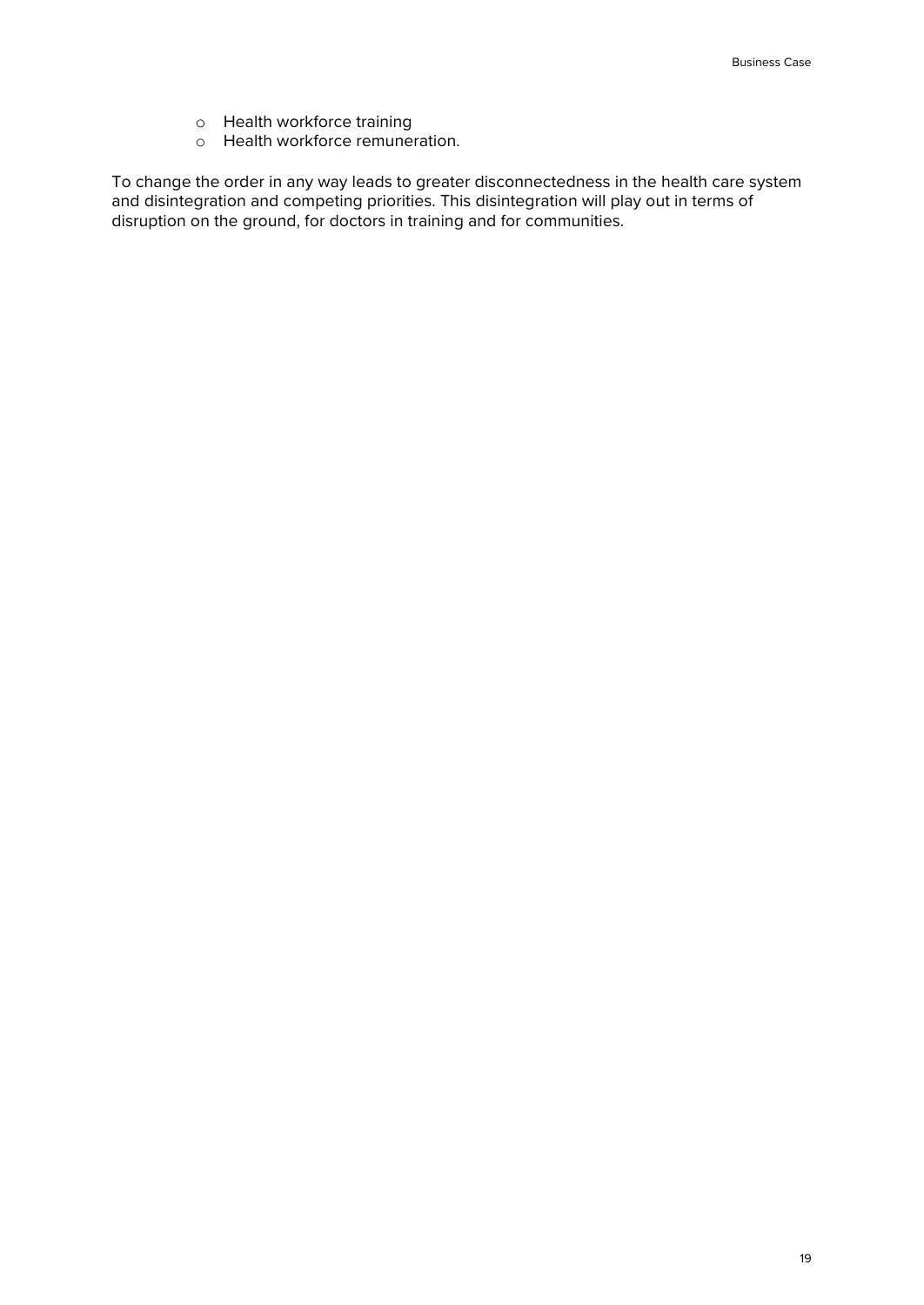#### **Appendix 1: RURAL GENERALIST PATHWAYS AND PROGRAMS: A COMPARISON JUNE 2019**

The Report to the National Rural Health Commissioner in November 2019 argued a number of core principles that could be delivered contextually, and therefore potentially differentially across not only Australia but across rural regions as well as towns.

The "vocation or location" argument is pre-eminent in this work, because with the Rural Generalist both are intrinsically and dynamically bound, unlike other medical specialties where vocation is the primary (training) consideration and location a secondary (employment) decision. But we know from national AGPT retention studies that registrars stay where they trained post-fellowship, usually for long durations. We must combine training and employment, vocation and location.

For the purpose of this RG training pathway comparison, a Rural Generalist is defined as a primary health care provider with additional skills for working in secondary and tertiary arenas in collaborative networks of other health care professionals, including other specialists. At minimum they can provide emergency and inpatient care in addition to traditional GP services in rural areas.

Note that nationally, currently less than 15% of non-GP specialists live and work rurally. Both the NRGP and WARG can be expanded to include this group but neither has done so at present.

| <b>Factor</b>           | <b>NRGP</b>                                                                                                                                                                                                             | <b>WARG</b>                                                                                                                | <b>QRGP</b>                                                    |
|-------------------------|-------------------------------------------------------------------------------------------------------------------------------------------------------------------------------------------------------------------------|----------------------------------------------------------------------------------------------------------------------------|----------------------------------------------------------------|
| <b>Existing Funding</b> | Co-ordination funding<br>AMC recognition funding<br>50 prevocational placements p.a.<br>(likely 5 for WA)                                                                                                               | AGPT<br><b>WACHS PMEU</b><br>Training facilities employment<br>contracts e.g. WACHS JHC SJOG                               | Queensland Health<br>AGPT                                      |
| Sought Funding          | RG procedural grants programs<br><b>GPRIPS</b> amendments<br>Rural MBS loadings and adaptations<br>e.g. telehealth<br>Industrial award with AMC and<br>jurisdictional recognition<br><b>Hospital funding agreements</b> | Out of scope or advocacy                                                                                                   | Out of scope or advocacy                                       |
| Commenced               |                                                                                                                                                                                                                         | 2 years (2017)                                                                                                             | 12 years (2007)                                                |
| Candidates              | Interns to GP registrars                                                                                                                                                                                                | GP registrars currently but<br>opportunity to include WACHS<br>interns and residents and service<br>registrars (DMOs SMOs) | Interns to GP registrars                                       |
| Reach                   | MMM 2 $-$ 7 focus 4 $-$ 7                                                                                                                                                                                               | MMM2 $-7$ focus $4 - 7$                                                                                                    | MMM $4-7$                                                      |
| End Point / Credentials | FACRRM RACGP-RG but can be<br>expanded to other fellowship<br>endpoints                                                                                                                                                 | <b>FACRRM RACGP-RG but can be</b><br>expanded to other fellowship<br>endpoints                                             | FACRRM (83%) RACGP-RG (41%)<br>Industrial RG award recognition |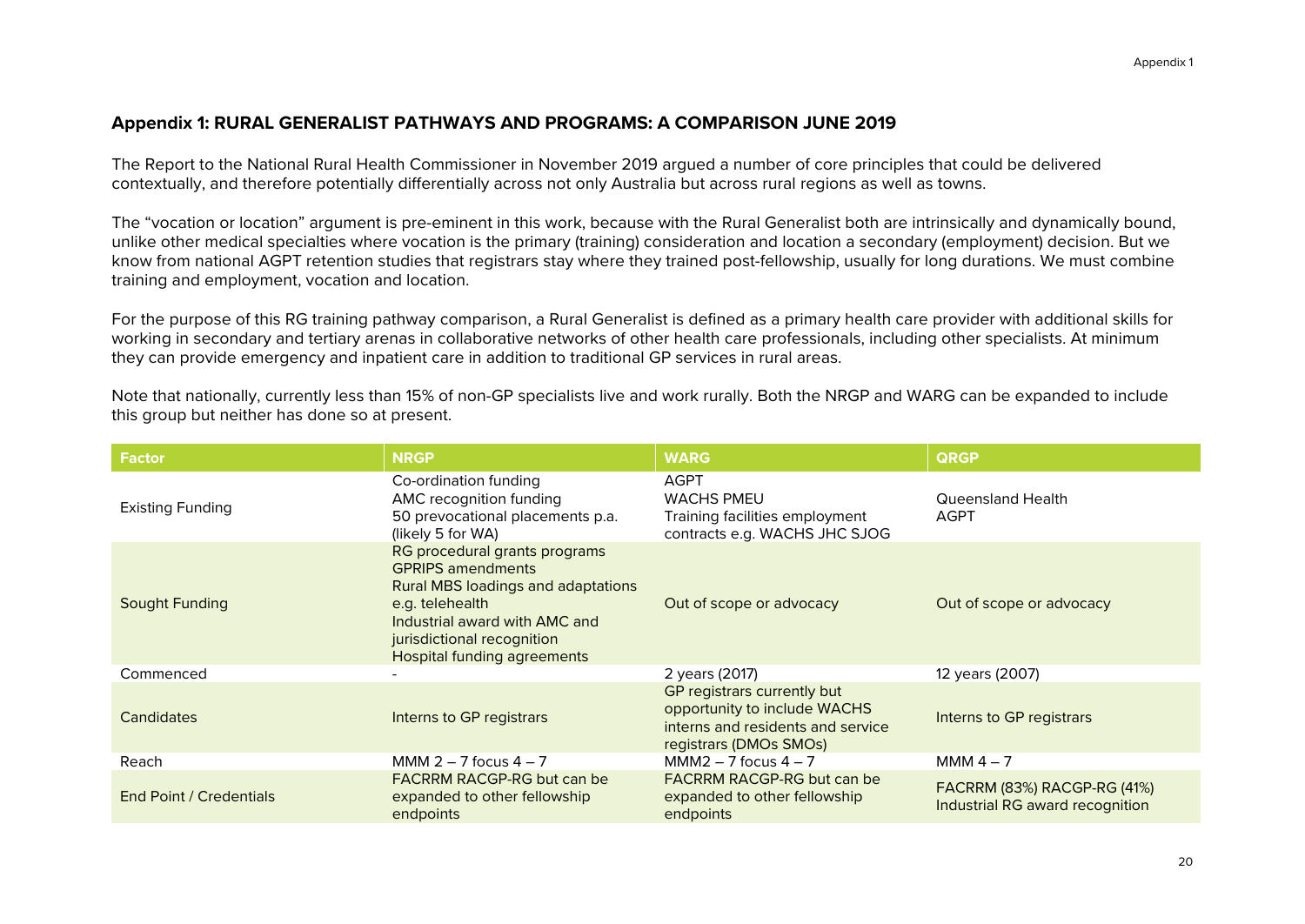| <b>Factor</b>       | <b>NRGP</b>                                                                                                                                                                                                                                                                                                 | <b>WARG</b>                                                                                                                                                                                                                                                                                                                                                                                                                                                                                                                                                                                                                                                 | <b>QRGP</b>                                                                                                                                                                                                                                                                                                                                                                                                                                                                                                                                                                                                                                          |
|---------------------|-------------------------------------------------------------------------------------------------------------------------------------------------------------------------------------------------------------------------------------------------------------------------------------------------------------|-------------------------------------------------------------------------------------------------------------------------------------------------------------------------------------------------------------------------------------------------------------------------------------------------------------------------------------------------------------------------------------------------------------------------------------------------------------------------------------------------------------------------------------------------------------------------------------------------------------------------------------------------------------|------------------------------------------------------------------------------------------------------------------------------------------------------------------------------------------------------------------------------------------------------------------------------------------------------------------------------------------------------------------------------------------------------------------------------------------------------------------------------------------------------------------------------------------------------------------------------------------------------------------------------------------------------|
|                     | Various specialist college recognition<br>e.g. DRANZCOG JCCA                                                                                                                                                                                                                                                | Various specialist college recognition<br>e.g. DRANZCOG JCCA                                                                                                                                                                                                                                                                                                                                                                                                                                                                                                                                                                                                | Various specialist college recognition<br>e.g. DRANZCOG JCCA                                                                                                                                                                                                                                                                                                                                                                                                                                                                                                                                                                                         |
| Employer            | Single employer model<br>recommended from whatever entry<br>point (intern resident registrar)                                                                                                                                                                                                               | Multiple employers depending on<br>access to quality training and<br>employment opportunities public<br>private and community                                                                                                                                                                                                                                                                                                                                                                                                                                                                                                                               | Queensland Health and private and<br>community secondments                                                                                                                                                                                                                                                                                                                                                                                                                                                                                                                                                                                           |
| <b>Key Elements</b> | AMC RG sub-specialty of GP<br>Equal pay for equal work<br>Continuous professional<br>development<br>Duration of training employment<br>contract or similar<br>Rural vocational training<br>Prevocational rural placements<br><b>Community based selection</b><br>RCS and rural medical school<br>experience | Career planning and mentorship<br>Own dedicated program advisor<br>Own regional medical educator<br>On line education program<br>Rural essential skills workshop<br><b>Training planning meetings</b><br><b>Tailored placements</b><br>Clear and approved clinical<br>governance and supervision models<br><b>Centralised application process</b><br><b>Community orientation</b><br>Peer network facilities<br>Rural readiness assessment<br><b>Cultural competence</b><br><b>Streamlined handover across</b><br>different stages of training between<br>agencies<br>Capacity and positions offered based<br>on community demand<br>Post fellowship alumni | Career planning and mentorship<br>Own dedicated program advisor<br>Own regional medical educator<br>On line education program<br>Rural essential skills workshop<br><b>Training planning meetings</b><br><b>Tailored placements</b><br>Clear and approved clinical<br>governance and supervision models<br><b>Centralised application process</b><br><b>Community orientation</b><br>Peer network facilities<br>Rural readiness assessment<br>Cultural competence<br><b>Streamlined handover across</b><br>different stages of training between<br>agencies<br>Capacity and positions offered based<br>on community demand<br>Post fellowship alumni |
| Infrastructure      | Regional training organisations<br><b>Existing RG programs</b><br>Regional training hubs<br>Regional medical programs<br>Rural clinical schools                                                                                                                                                             | <b>WAGPET</b><br><b>RPP WA</b><br>WA hubs and STP<br>WACHS interns and CRP<br><b>RCSWA</b>                                                                                                                                                                                                                                                                                                                                                                                                                                                                                                                                                                  | GMT and GPTQ<br>QRGP<br>Queensland Health                                                                                                                                                                                                                                                                                                                                                                                                                                                                                                                                                                                                            |
| Participants        | 350 RGs to be trained p.a. of 750<br>new AGPT rural GP registrars p.a.<br><b>Students to FACRRM RACGP-RG</b>                                                                                                                                                                                                | 30 RGs to be trained p.a. of 60 new<br>WAGPET rural GP registrars p.a.<br>GP registrars to FACRRM RACGP-RG<br>with natural extension to students to<br>fellows of all relevant medical<br>specialties                                                                                                                                                                                                                                                                                                                                                                                                                                                       | Interns to FACRRM RACGP-RG                                                                                                                                                                                                                                                                                                                                                                                                                                                                                                                                                                                                                           |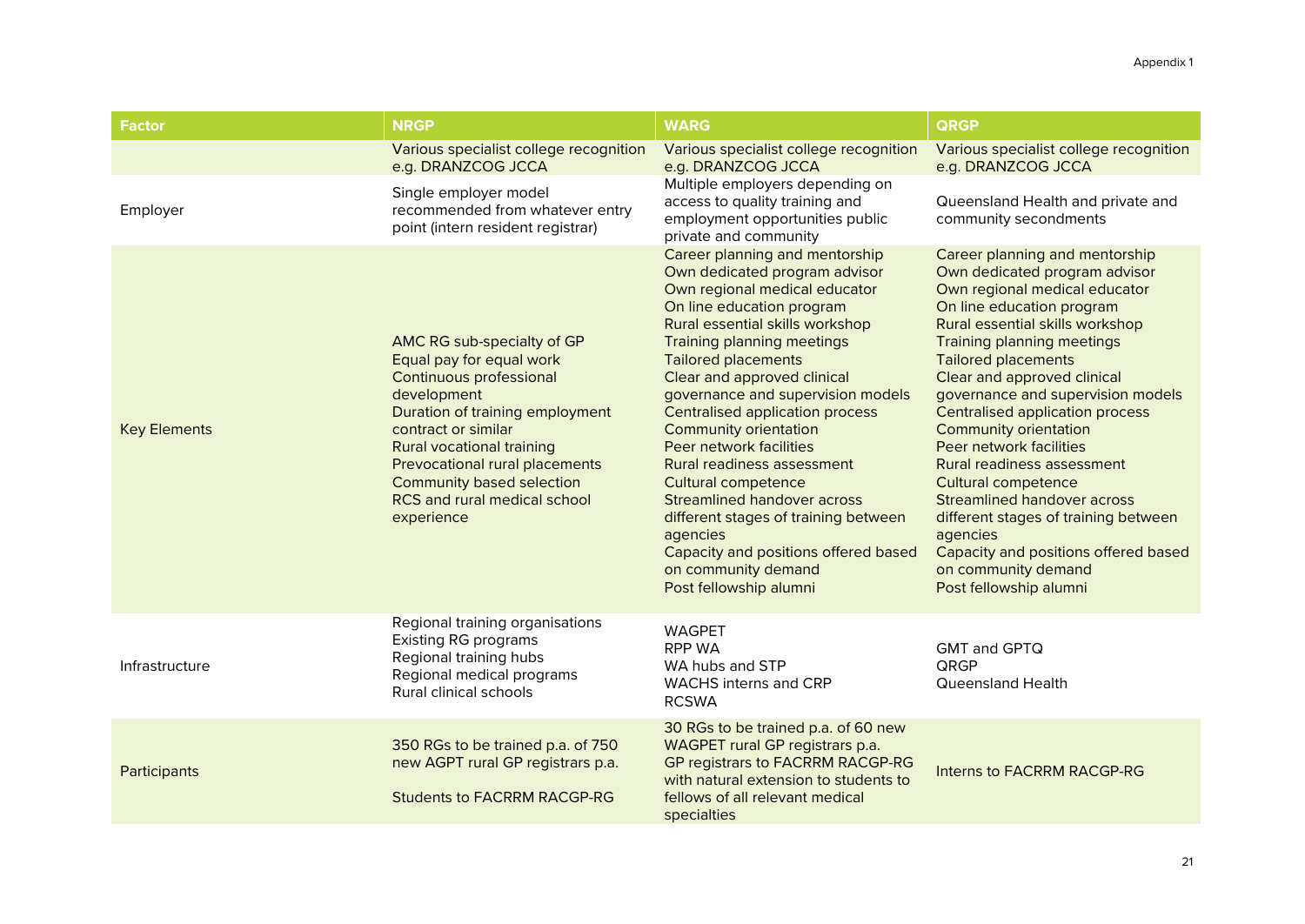| <b>Factor</b>                    | <b>NRGP</b>                                                                                                                                                                       | <b>WARG</b>                                                                                                                                                                                                                                                                                                                                                                                                                                                      | QRGP                                                                                                                                                                                                                                                                                                                     |
|----------------------------------|-----------------------------------------------------------------------------------------------------------------------------------------------------------------------------------|------------------------------------------------------------------------------------------------------------------------------------------------------------------------------------------------------------------------------------------------------------------------------------------------------------------------------------------------------------------------------------------------------------------------------------------------------------------|--------------------------------------------------------------------------------------------------------------------------------------------------------------------------------------------------------------------------------------------------------------------------------------------------------------------------|
| Principles                       | High quality training<br>Remuneration<br>Country first for training jobs<br>Community needs based<br>Flexible and adaptive<br>Supportive longitudinal training and<br>career path | Safe quality patient care and medical<br>training<br>Community needs based training and<br>employment positions<br>Technology enhanced training<br>program delivery<br>Incentivising equitable access to<br>registrars across all of rural<br>Enhancing the patient journey across<br>primary secondary tertiary services<br>Valuing the comprehensive (Rural<br>Generalist) skill set and relationship<br>to the expert (specialist) skill set<br>(shared care) | Workforce initiative<br>Community needs based<br>Flexible and adaptive<br>Supported longitudinal training and<br>career path<br>Inter-organisational collaboration                                                                                                                                                       |
| Challenges                       | Improved access to more services for<br>rural communities<br><b>Attractive to AMGs</b><br>RGs trained rurally supported by rural<br>networks                                      | Collaboration<br>Endorsement of the program<br>Recognition of the RG role (business<br>case, AMC recognition)<br><b>Funding training positions</b><br>Distribution reflects the need for a<br>vocation in a given location<br>Sustainability (return on investment)<br>Shared care design and<br>implementation                                                                                                                                                  | Training jobs match RG intake<br>Training beyond hospitalist role<br>Advanced skills disciplines aligned<br>with community need<br><b>IMIT infrastructure</b><br>Refine recruitment selection<br><b>Retain trained RGs</b><br><b>Increase RG supervisors</b><br>Meet the workforce needs of under-<br>served communities |
| Facilitators                     | 3x increase in medical students<br>Political will<br>AMC recognition of the sub-specialty<br>(pending)                                                                            | Curtin medical school and business<br>case<br>AGPT RG policy and contract<br>WARG business case (pending)<br><b>WARG</b> outcomes (pending)                                                                                                                                                                                                                                                                                                                      |                                                                                                                                                                                                                                                                                                                          |
| <b>Additional Skills Offered</b> |                                                                                                                                                                                   | Anaesthetics<br><b>Obstetrics</b><br><b>Emergency medicine</b><br>Indigenous health<br>Paediatrics<br>Internal medicine<br><b>Mental health</b><br>Surgery                                                                                                                                                                                                                                                                                                       | Anaesthetics (86)<br>Obstetrics (70)<br>Emergency medicine (38)<br>Indigenous health<br><b>Paediatrics</b><br>Internal medicine<br>Surgery                                                                                                                                                                               |